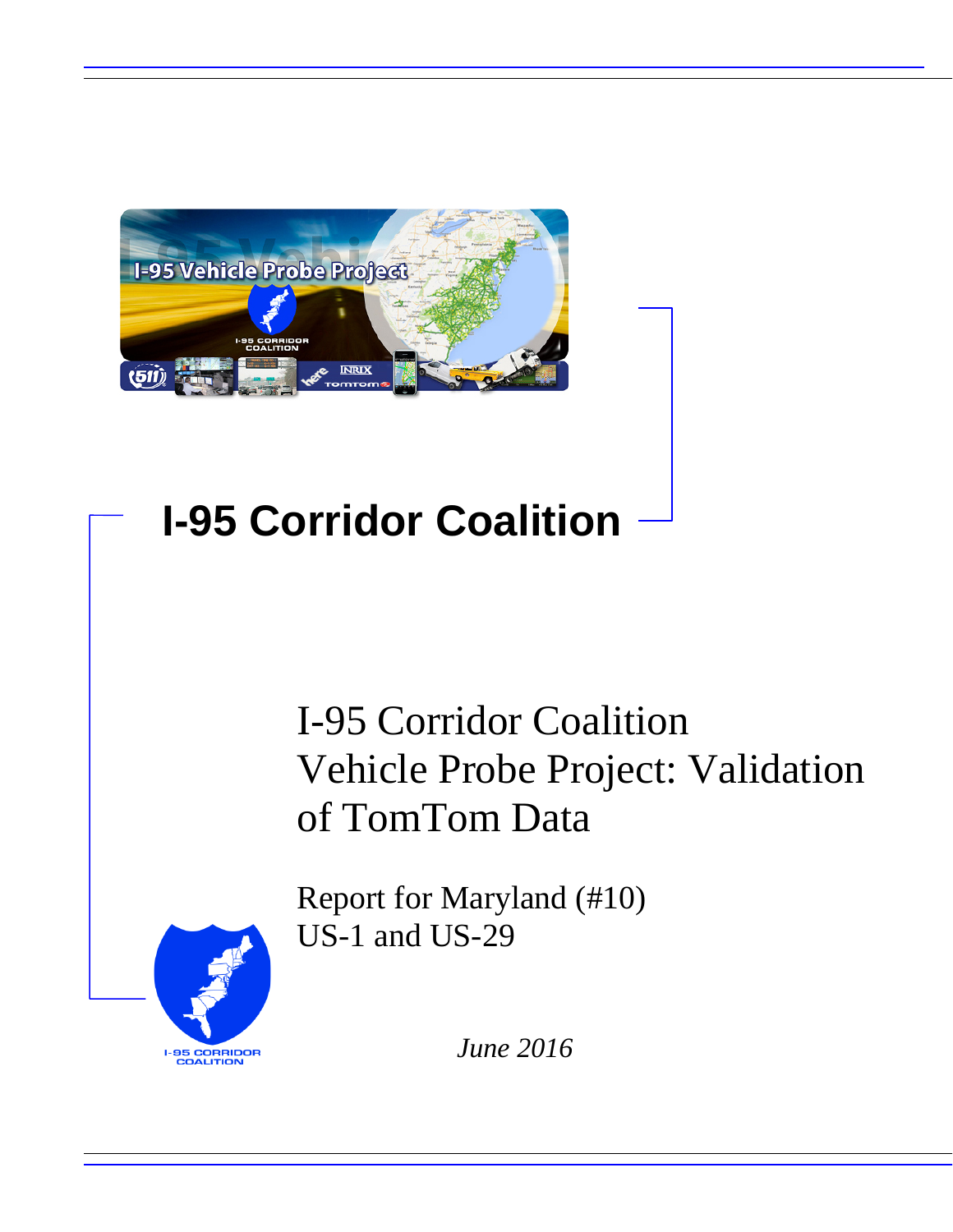# **I-95 CORRIDOR COALITION VEHICLE PROBE PROJECT VALIDATION OF TOMTOM DATA JUNE 2016**

# *Report for Maryland (#10) US-1 and US-29*

*Prepared for:*

I-95 Corridor Coalition

*Sponsored by:*

I-95 Corridor Coalition

*Prepared by:*

Masoud Hamedi, Kiana Roshan Zamir, Zhongxiang Wang University of Maryland, College Park

*Acknowledgements:*

The research team would like to express its gratitude for the assistance it received from the state highway officials in Maryland during the course of this study. Their effort was instrumental during the data collection phase of the project. This report would not have been completed without their help.

*June 2016*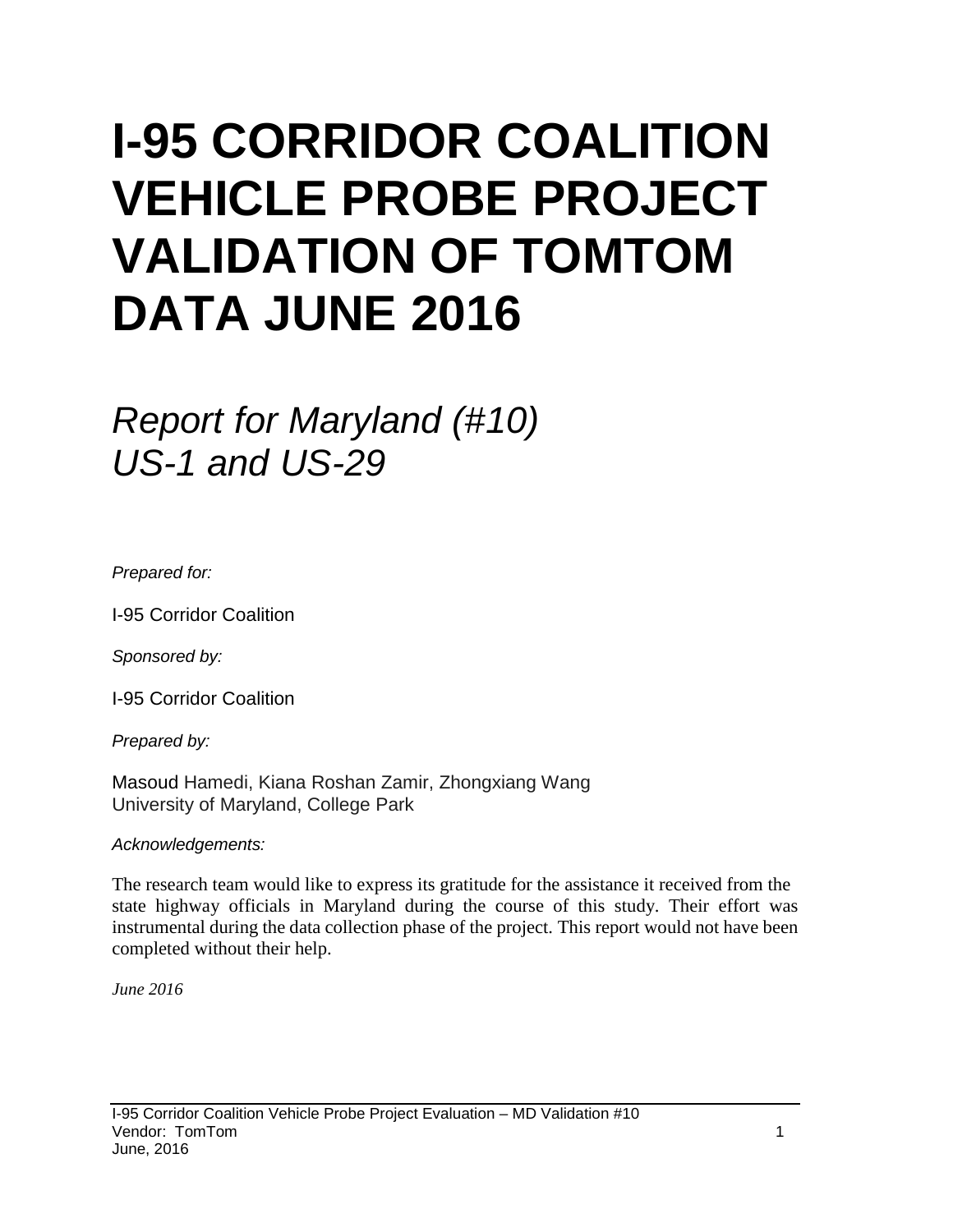# **Evaluation Results for the State of Maryland**

# *Executive Summary*

The data from the Vehicle Probe Project is validated using Bluetooth<sup>TM</sup> Traffic Monitoring (BTM) technology on a near monthly basis. The validation of arterial data is similar to that of freeway data, however the following should be noted. The boundaries of the speed bins used for arterials are different than those used for freeways to accommodate the lower speeds on this type of corridor.

BTMs sensor were deployed at the beginning and ending points of 17 different segments along the US-1 and US-29 corridors. The number of lanes varies between 1 and 3 per direction for US-1 and between 2 and 3 per direction for US-29. The average signal density is approximately two signals per mile for US-1 and one signal per mile for US-29. Average Annual Daily Traffic (AADT) is 27,100 along US-1 and 61,620 along US-29. The speed limit varies between 40 to 50 MPH for US-1 and between 40 to 55 MPH for US-29.

The Bluetooth sensor deployment covers the range from Leeds Ave to Whiskey Bottom Rd along US-1 and Old Columbia Rd to MD-193 along US-29. Travel time data was collected for both directions along each arterial, between March 25 and April 10, 2016. During this period, the area experienced seven days with precipitation. Due to data quality considerations four segments were dropped from final validation resulting in 13 bidirectional segments and 3 unidirectional segments for analysis. The dataset collected represents approximately 3,379 hours of observations along the remained arterial segments, totaling approximately 24 miles. The total number of effective five-minute travel time samples observed was 40,547.

ES Table 1, below summarizes the results of the comparison between the BTM reference data and the TomTom data for arterial segments during the above noted time period. As shown, the average absolute speed error (AASE) was within specification in all speed bins. The Speed Error Bias (SEB) was within specifications for two speed bins where speeds were greater than 25 MPH (25-35 MPH, >35 MPH). Although the data are compared to these specifications, caution should be used when using probe data on arterial roadways. Other factors including signal density and traffic volume should be considered.

|                  | <b>ES Table 1 - Maryland Evaluation Summary for Arterial</b>                                    |                         |                                     |                         |                          |                    |  |
|------------------|-------------------------------------------------------------------------------------------------|-------------------------|-------------------------------------|-------------------------|--------------------------|--------------------|--|
|                  | <b>Average Absolute Speed</b><br>Error(<10mph)                                                  |                         | <b>Speed Error Bias</b><br>(<5 mph) |                         | Number<br>of $5$         | Hours of           |  |
| <b>Speed Bin</b> | Comparison<br>with SEM<br>Band                                                                  | Comparison<br>with Mean | Comparison<br>with SEM<br>Band      | Comparison<br>with Mean | Minute<br><b>Samples</b> | Data<br>Collection |  |
| $0-15$ MPH       | 6.3                                                                                             | 9.4                     | 6.3                                 | 9.3                     | 286                      | 24                 |  |
| 15-25 MPH        | 6.3                                                                                             | 12.6                    | 6.3                                 | 12.5                    | 2780                     | 232                |  |
| 25-35 MPH        | 3.7                                                                                             | 8.3                     | 3.6                                 | 7.6                     | 11117                    | 926                |  |
| $>35$ MPH        | 2.0                                                                                             | 6.5                     | $-0.6$                              | $-0.7$                  | 26364                    | 2197               |  |
| All Speeds       | 2.8                                                                                             | 7.5                     | 1.1                                 | 2.6                     | 40547                    | 3379               |  |
|                  | Besed upon data collected from March 25, 2016 through April 10, 2016 ecoses 24 miles of readway |                         |                                     |                         |                          |                    |  |

Based upon data collected from March 25, 2016 through April 10, 2016 across 24 miles of roadway.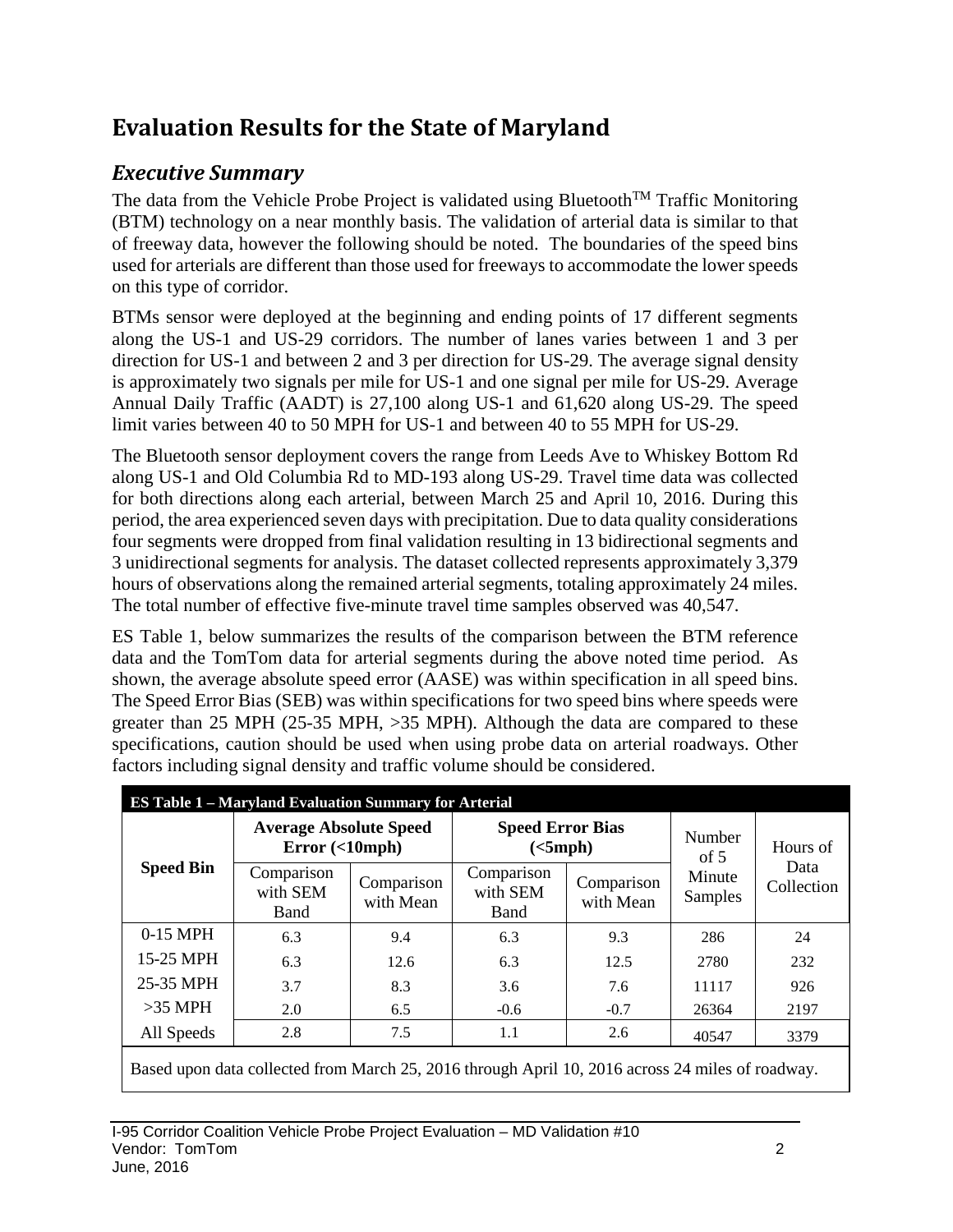# *Data Collection*

Travel time samples were collected along 17 bidirectional arterial segments with the assistance of Maryland Department of Transportation (MDOT) personnel. Arterial segments studied were located on the US-1 corridor from Leeds Ave to Whiskey Bottom Rd and on US-29 corridor from Old Columbia Rd to MD-193. Travel time data was collected for both directions along US-1 and US-29 between March 25 and April 10, 2016. Segment locations were chosen with a high-likelihood of observing recurrent and non-recurrent congestion during peak and off-peak periods.

Figure 1 and 2 present an overview snapshot of the placement of sensors for the collection of data on the US-1 and US-29 corridors in Maryland respectively. Blue segments represent arterial segments selected for analysis. The number of lanes varies between 1 and 3 per direction for US-1and the average signal density is approximately two signals per mile. The Average Annual Daily Traffic (AADT) is 27,100 along US-1 and the speed limit varies between 40 to 50 MPH.



**Figure 1** –– Locations of all segments selected on US-1 for analysis in Maryland

The number of lanes varies between 2 and 3 per direction for US-29 and the average signal density is approximately one signal per mile for US-29. The Average Annual Daily Traffic (AADT) 61,620 along US-29 and the speed limit varies between 40 to 55 MPH for US-29.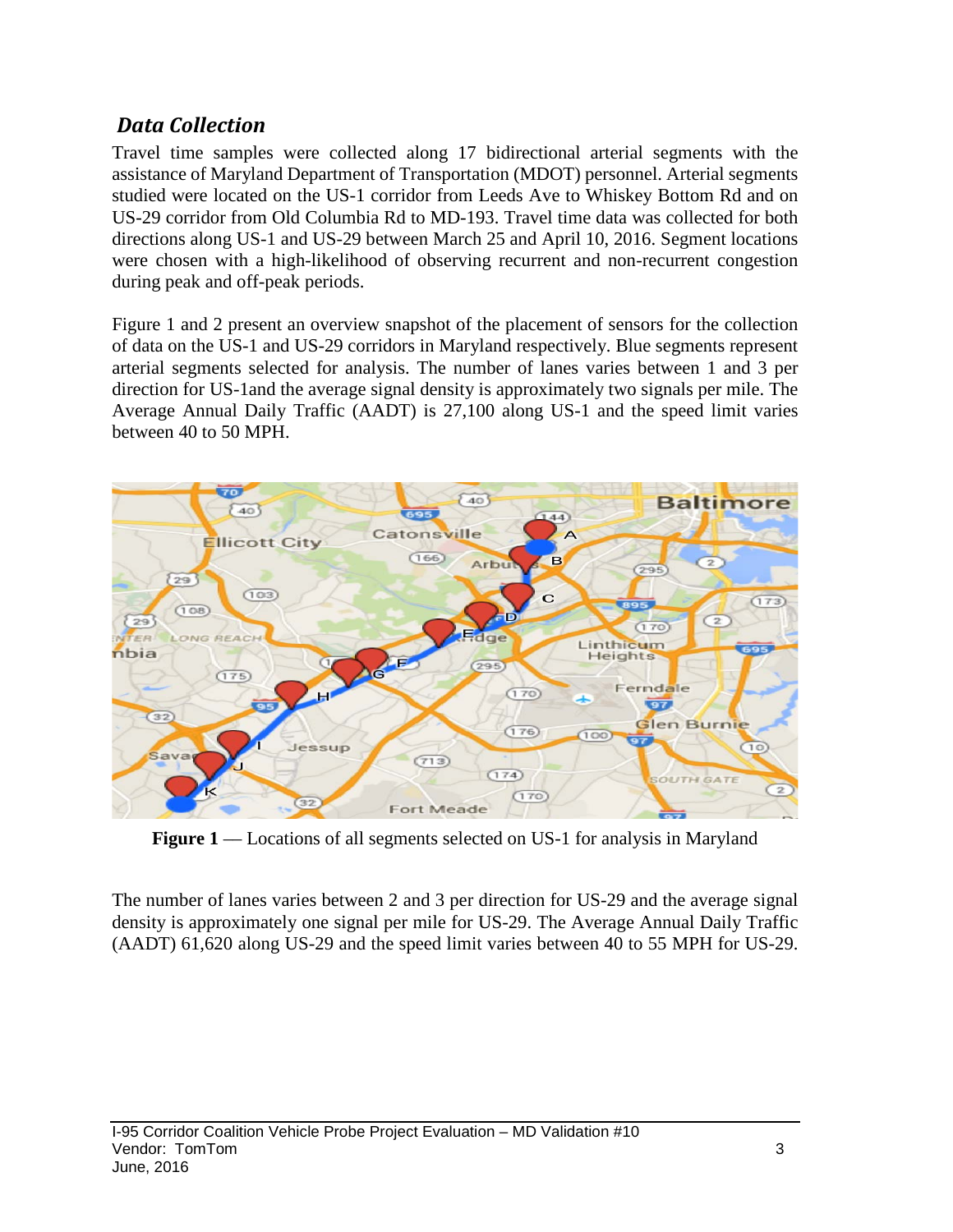

**Figure 2** — Locations of all segments selected on US-29 for analysis in Maryland

#### **TMC segments selected for validation in Maryland**

Table 1 presents the data collection segments from Maryland. As a whole, these segments cover a total length of 24 arterial miles. Data collection segments are comprised of one or more Traffic Message Channel (TMC) base segments, such that the total length of the data collection segment is in most cases one mile long or greater for arterials. When appropriate, consecutive TMC segments are combined to form a data collection segment longer than one mile. Due to data quality considerations four segments were dropped from final validation. The results of the validation performed on 13 bidirectional arterial segments and 3 unidirectional segments are included in this report. Table 1 contains the summary information on each data collection segment including the latitude/longitude coordinates of the locations at which the Bluetooth sensors were deployed along US-1 and US-29 in Maryland as well as an active map link to view the data collection segment in detail. Click on the map link to see a detailed map for the respective data collection segment. It should be noted that the configuration of the test segments is often such that the endpoint of one segment coincides with the start point of the next segment, so that one Bluetooth sensor covers both data collection segments.

Table 1 also provides data on the precise length of the TMCs comprising the test segment as compared to the measured length between Bluetooth<sup>TM</sup> Traffic Monitoring (BTM) sensors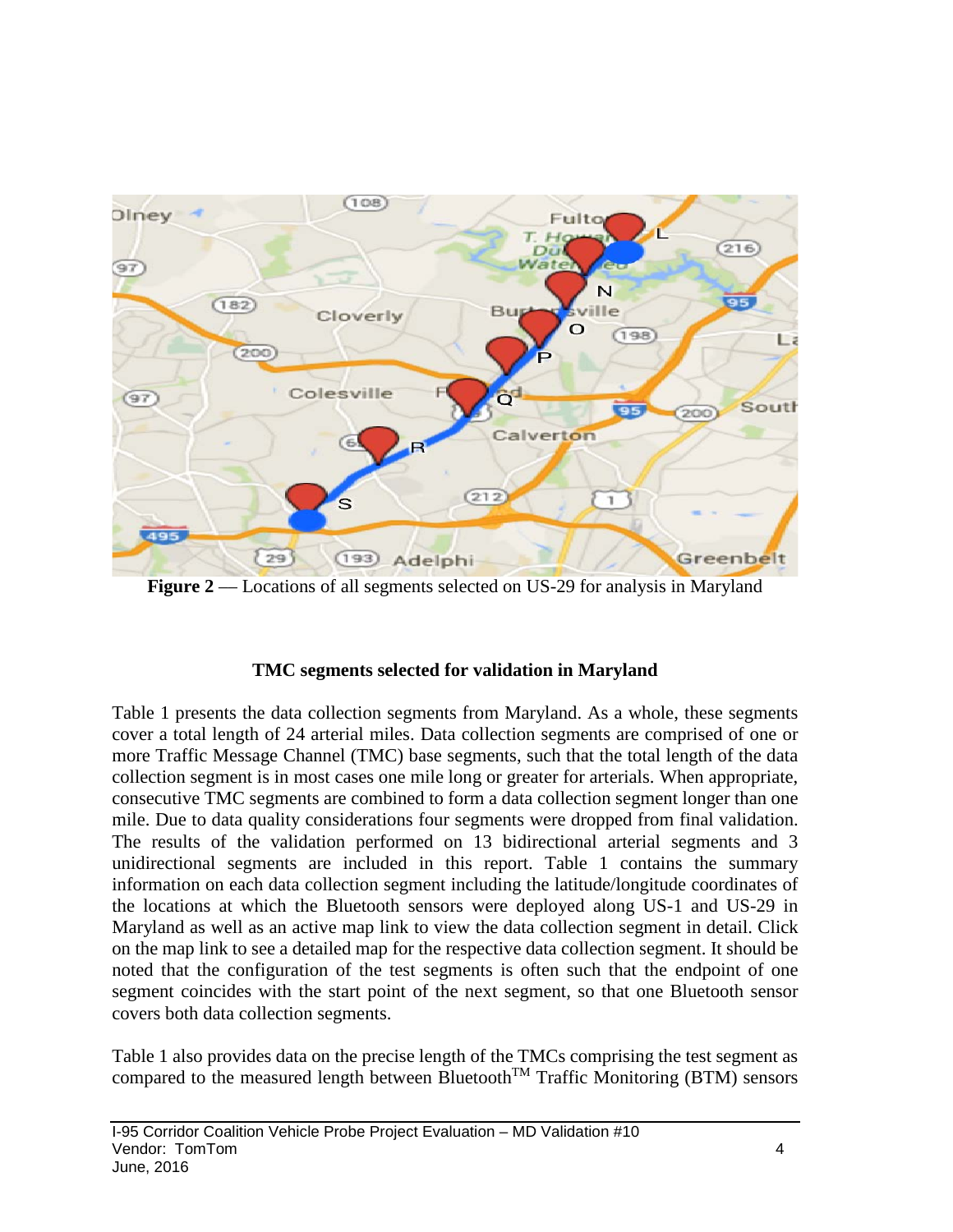placed on the roadway. An algorithm was developed and documented in a separate report<sup>[1](#page-5-0)</sup> as part of the initial VPP project and is being used for the validation of all vendors in VPPII. Details of the algorithm used to estimate equivalent path travel times based on TomTom data feeds for individual data collection segments are provided in this separate report. This algorithm finds an equivalent TomTom travel time (and therefore travel speed) corresponding to each sample BTM travel time observation on the test segment of interest.

<span id="page-5-0"></span><sup>&</sup>lt;sup>1</sup> Ali Haghani, Masoud Hamedi, Kaveh Farokhi Sadabadi, Estimation of Travel Times for Multiple TMC Segments, prepared for I-95 Corridor Coalition, February 2010 [\(link\)](http://www.i95coalition.org/wp-content/uploads/2015/02/I-95-CC-Estimation-of-Travel-Times-for-Multiple-TMC-Segments-FINAL2.pdf)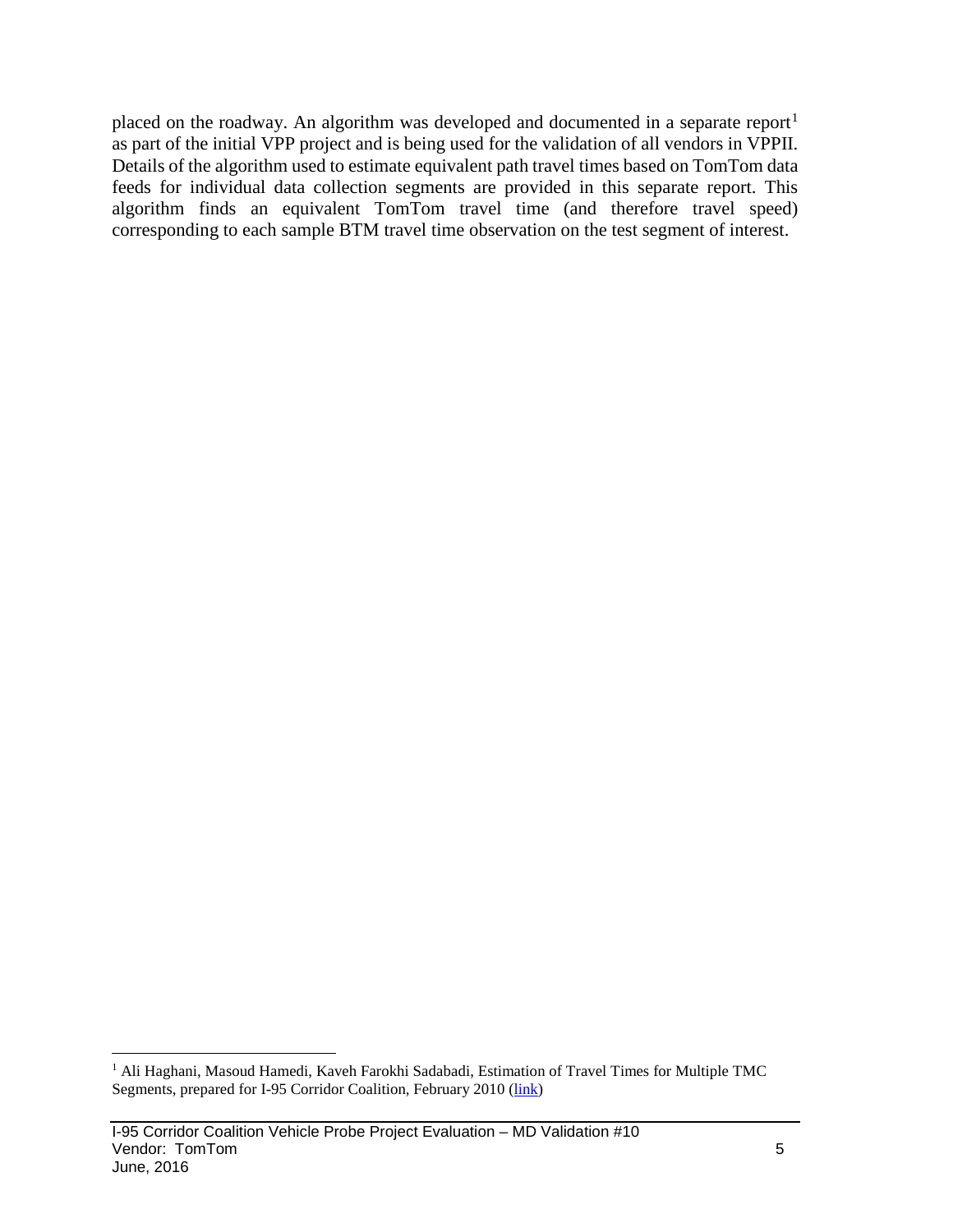**Table 1 Segments selected for validation in Maryland**

| <b>SEGMENT</b>   | <b>DESCRIPTION</b> |              |                          | <b>TMC CODES</b> |              | Deployment    |              |                            |
|------------------|--------------------|--------------|--------------------------|------------------|--------------|---------------|--------------|----------------------------|
| (Map Link)       | Highway            | <b>State</b> | Starting at              | <b>Begin</b>     | Length       | Begin Lat/Lon |              | Length                     |
|                  | Maryland           | County       | Ending at                | End              | Number       | End Lat/Lon   |              | % Diff                     |
| <b>Arterials</b> |                    |              |                          |                  |              |               |              | All<br>Lengths in<br>Miles |
| A2               | $US-1$             | Maryland     | Sulphur Spring Rd        | 110n09556        | 1.42         | 39.247925     | $-76.691477$ | 1.52                       |
| MD10-0002        | Southbound         | Baltimore    | US-1/Washington Blvd     | 110n09555        | 2            | 39.227891     | $-76.694749$ | 6.84%                      |
| A <sub>3</sub>   | $US-1$             | Maryland     | US-1/Washington Blvd     | 110n09554        | 0.93         | 39.227891     | $-76.694749$ | 1.13                       |
| MD10-0003        | Southbound         | Baltimore    | I-895/Harbor Tunnel Trwy | 110n09553        | 2            | 39.218047     | -76.706175   | 21.60%                     |
| A <sub>4</sub>   | $US-1$             | Maryland     | I-895/Harbor Tunnel Trwy | 110n09552        | 1.39         | 39.218047     | $-76.706175$ | 1.17                       |
| <b>MD10-0004</b> | Southbound         | Howard       | Montgomery Rd            | 110n09552        |              | 39.207073     | $-76.72717$  | $-15.84%$                  |
| A <sub>5</sub>   | $US-1$             | Maryland     | Montgomery Rd            | 110n09551        | 1.85         | 39.207073     | $-76.72717$  | 1.87                       |
| MD10-0005        | Southbound         | Howard       | $MD-100$                 | 110n09551        |              | 39.190565     | -76.754239   | 1.08%                      |
| A <sub>6</sub>   | $US-1$             | Maryland     | $MD-100$                 | 110n09551        | 0.68         | 39.190565     | $-76.754239$ | 0.66                       |
| <b>MD10-0006</b> | Southbound         | Howard       | $MD-103$                 | 110n09550        | $\mathbf{2}$ | 39.183989     | -76.763757   | $-2.93%$                   |
| A7               | $US-1$             | Maryland     | $MD-103$                 | 110n09549        | 1.50         | 39.183989     | $-76.763757$ | 1.52                       |
| <b>MD10-0007</b> | Southbound         | Howard       | $MD-175$                 | 110n09549        |              | 39.171306     | $-76.786147$ | 1.33%                      |
| A8               | $US-1$             | Maryland     | MD-175                   | 110n09548        | 2.42         | 39.171306     | -76.786147   | 2.36                       |
| <b>MD10-0008</b> | Southbound         | Howard       | $MD-32$                  | 110n09548        |              | 39.142115     | $-76.810623$ | $-2.48%$                   |
| A <sub>9</sub>   | $US-1$             | Maryland     | $MD-32$                  | 110n09548        | 0.93         | 39.142115     | $-76.810623$ | 0.99                       |
| MD10-0009        | Southbound         | Howard       | Gorman Rd                | 110n09547        | 2            | 39.130643     | -76.819313   | 6.48%                      |
| A10              | $US-1$             | Maryland     | Gorman Rd                | 110n09546        | 1.19         | 39.130643     | $-76.819313$ | 1.17                       |
| <b>MD10-0010</b> | Southbound         | Howard       | <b>Whiskey Bottom Rd</b> | 110n09546        |              | 39.116275     | -76.831489   | $-1.68%$                   |
| A11              | $US-1$             | Maryland     | Whiskey Bottom Rd        | 110p09547        | 1.19         | 39.116275     | -76.831489   | 1.16                       |
| MD10-0011        | Northbound         | Howard       | Gorman Rd                | 110p09547        |              | 39.130566     | -76.819175   | $-2.52%$                   |
| A12              | $US-1$             | Maryland     | Gorman Rd                | 110p09548        | 0.96         | 39.130566     | $-76.819175$ | 0.98                       |
| MD10-0012        | Northbound         | Howard       | $MD-32$                  | 110p09548        |              | 39.142571     | $-76.810257$ | 2.07%                      |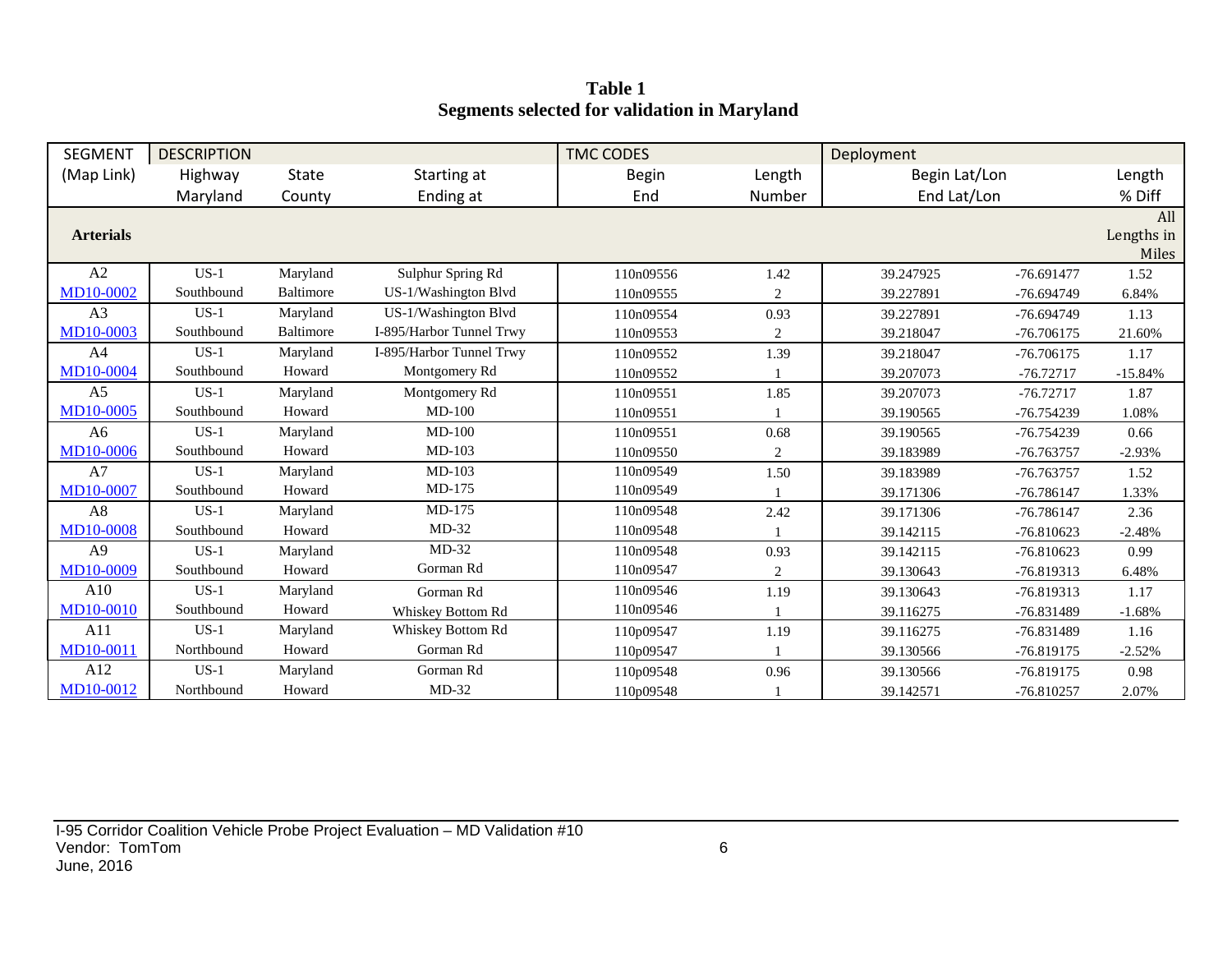| <b>SEGMENT</b>   | <b>DESCRIPTION</b> |                  |                            | beginems selected for vandation in Maryland<br><b>TMC CODES</b> |        | Deployment    |              |                            |
|------------------|--------------------|------------------|----------------------------|-----------------------------------------------------------------|--------|---------------|--------------|----------------------------|
| (Map Link)       | Freeway            | <b>State</b>     | Starting at                | <b>Begin</b>                                                    | Length | Begin Lat/Lon |              | Length                     |
|                  | Maryland           | County           | Ending at                  | End                                                             | Number | End Lat/Lon   |              | % Diff                     |
| <b>Arterials</b> |                    |                  |                            |                                                                 |        |               |              | All<br>Lengths in<br>Miles |
| A13              | $US-1$             | Maryland         | $MD-32$                    | 110p09549                                                       | 2.34   | 39.142571     | $-76.810257$ | 2.37                       |
| MD10-0013        | Northbound         | Howard           | MD-175/Waterloo Rd         | 110p09549                                                       |        | 39.170706     | -76.786497   | 1.28%                      |
| A14              | $US-1$             | Maryland         | MD-175/Waterloo Rd         | 110p09549                                                       | 1.54   | 39.170706     | -76.786497   | 1.51                       |
| MD10-0014        | Northbound         | Howard           | MD-103                     | 110p09550                                                       | 2      | 39.183911     | -76.763672   | $-1.95%$                   |
| A15              | $US-1$             | Maryland         | $MD-103$                   | 110p09551                                                       | 0.69   | 39.183911     | $-76.763672$ | 0.67                       |
| MD10-0015        | Northbound         | Howard           | $MD-100$                   | 110p09551                                                       |        | 39.190469     | $-76.754087$ | $-2.92%$                   |
| A16              | $US-1$             | Maryland         | $MD-100$                   | 110p09552                                                       | 1.85   | 39.190469     | -76.754087   | 1.87                       |
| MD10-0016        | Northbound         | Howard           | Montgomery Rd              | 110p09552                                                       |        | 39.207073     | $-76.72717$  | 1.08%                      |
| A17              | $US-1$             | Maryland         | Montgomery Rd              | 110p09553                                                       | 1.43   | 39.207073     | $-76.72717$  | 1.17                       |
| MD10-0017        | Northbound         | <b>Baltimore</b> | I-895/Harbor Tunnel Trwy   | 110p09553                                                       |        | 39.218202     | $-76.705371$ | $-18.13%$                  |
| A18              | $US-1$             | Maryland         | I-895/Harbor Tunnel Trwy   | 110p09553                                                       | 0.84   | 39.218202     | $-76.705371$ | 1.13                       |
| <b>MD10-0018</b> | Northbound         | Baltimore        | US-1/Washington Blvd       | 110p09555                                                       | 3      | 39.227318     | $-76.695168$ | 34.56%                     |
| A22              | $US-29$            | Maryland         | Dustin Rd                  | 110n06887                                                       | 1.08   | 39.126873     | -76.922937   | 1.06                       |
| MD10-0022        | Southbound         | Montgomery       | MD-198/Sandy Spring Rd     | 110n05902                                                       | 2      | 39.112097     | $-76.929166$ | $-1.85%$                   |
| A23              | <b>US-29</b>       | Maryland         | MD-198/Sandy Spring Rd     | 110n05901                                                       | 1.23   | 39.112097     | $-76.929166$ | 1.25                       |
| MD10-0023        | Southbound         | Montgomery       | Greencastle Rd             | 110n05901                                                       |        | 39.095646     | -76.938143   | 1.62%                      |
| A24              | $US-29$            | Maryland         | Greencastle Rd             | 110n05900                                                       | 1.06   | 39.095646     | -76.938143   | 0.99                       |
| MD10-0024        | Southbound         | Montgomery       | Briggs Chaney Rd           | 110n05900                                                       |        | 39.082702     | -76.948835   | $-6.59%$                   |
| A25              | $US-29$            | Maryland         | Briggs Chaney Rd           | 110n05900                                                       | 1.33   | 39.082702     | -76.948835   | 1.43                       |
| MD10-0025        | Southbound         | Montgomery       | Cherry Hill Rd/Randolph Rd | 110n05898                                                       | 3      | 39.065812     | -76.960838   | 7.50%                      |
| A26              | <b>US-29</b>       | Maryland         | Cherry Hill Rd/Randolph Rd | 110n05898                                                       | 2.12   | 39.065812     | -76.960838   | 2.13                       |
| MD10-0026        | Southbound         | Montgomery       | MD-650                     | 110n05897                                                       | 2      | 39.045094     | -76.989367   | 0.47%                      |

**Table 1 (Cont'd) Segments selected for validation in Maryland**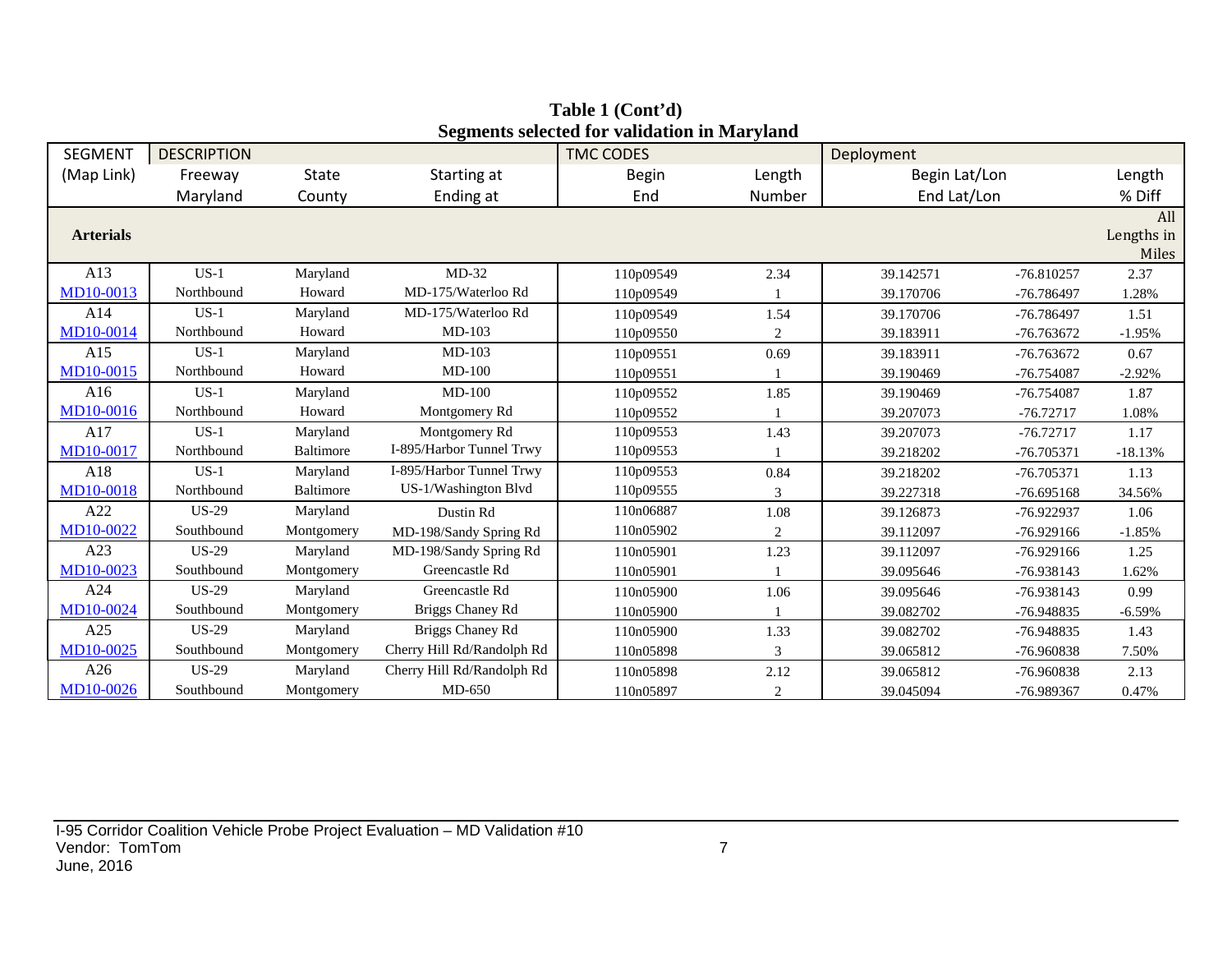## **Table 1 (Cont'd) Segments selected for validation in Maryland**

| <b>SEGMENT</b>   | <b>DESCRIPTION</b> |            |                            | <b>TMC CODES</b> |        | Deployment    |              |            |
|------------------|--------------------|------------|----------------------------|------------------|--------|---------------|--------------|------------|
| (Map Link)       | Highway            | State      | Starting at                | <b>Begin</b>     | Length | Begin Lat/Lon |              | Length     |
|                  | Maryland           | County     | Ending at                  | End              | Number | End Lat/Lon   |              | % Diff     |
|                  |                    |            |                            |                  |        |               |              | All        |
| <b>Arterials</b> |                    |            |                            |                  |        |               |              | Lengths in |
|                  |                    |            |                            |                  |        |               |              | Miles      |
| A27              | $US-29$            | Maryland   | $MD-650$                   | 110n05897        | 2.18   | 39.045094     | -76.989367   | 2.17       |
| MD10-0027        | Southbound         | Montgomery | MD-193/University Blvd     | 110n05896        | 2      | 39.020388     | -77.012784   | $-0.46%$   |
| A28              | $US-29$            | Maryland   | MD-193/University Blvd     | 110p05897        | 2.21   | 39.020308     | $-77.012641$ | 2.17       |
| MD10-0028        | Northbound         | Montgomery | $MD-650$                   | 110p05897        |        | 39.019712     | -77.013182   | $-1.81%$   |
| A29              | $US-29$            | Maryland   | $MD-650$                   | 110p05898        | 2.09   | 39.019712     | $-77.013182$ | 2.14       |
| MD10-0029        | Northbound         | Montgomery | Cherry Hill Rd/Randolph Rd | 110p05898        |        | 39.045238     | -76.988839   | 2.39%      |
| A30              | <b>US-29</b>       | Maryland   | Cherry Hill Rd/Randolph Rd | 110p05899        | 1.05   | 39.045238     | -76.988839   | 1.43       |
| <b>MD10-0030</b> | Northbound         | Montgomery | Briggs Chaney Rd           | 110p05900        | 2      | 39.065569     | $-76.960647$ | 36.08%     |
| A31              | $US-29$            | Maryland   | Briggs Chaney Rd           | 110p05900        | 1.35   | 39.065569     | -76.960647   | 0.99       |
| MD10-0031        | Northbound         | Montgomery | Greencastle Rd             | 110p05901        | 2      | 39.065569     | $-76.960647$ | $-26.61%$  |
| A32              | $US-29$            | Maryland   | Greencastle Rd             | 110p05902        | 0.93   | 39.079051     | $-76.951499$ | 1.26       |
| MD10-0032        | Northbound         | Montgomery | MD-198/Sandy Spring Rd     | 110p05902        |        | 39.079051     | -76.951499   | 35.44%     |
| A33              | $US-29$            | Maryland   | MD-198/Sandy Spring Rd     | 110p05902        | 1.33   | 39.095535     | -76.937874   | 1.05       |
| MD10-0033        | Northbound         | Montgomery | Dustin Rd                  | 110p05241        | 3      | 39.095535     | -76.937874   | $-21.06%$  |
| A34              | $US-29$            | Maryland   | Dustin Rd                  | 110p05241        | 1.04   | 39.126133     | $-76.923265$ | 1.03       |
| MD10-0034        | Northbound         | Howard     | Old Columbia Rd            | 110p05242        | 2      | 39.136748     | -76.910612   | $-0.96%$   |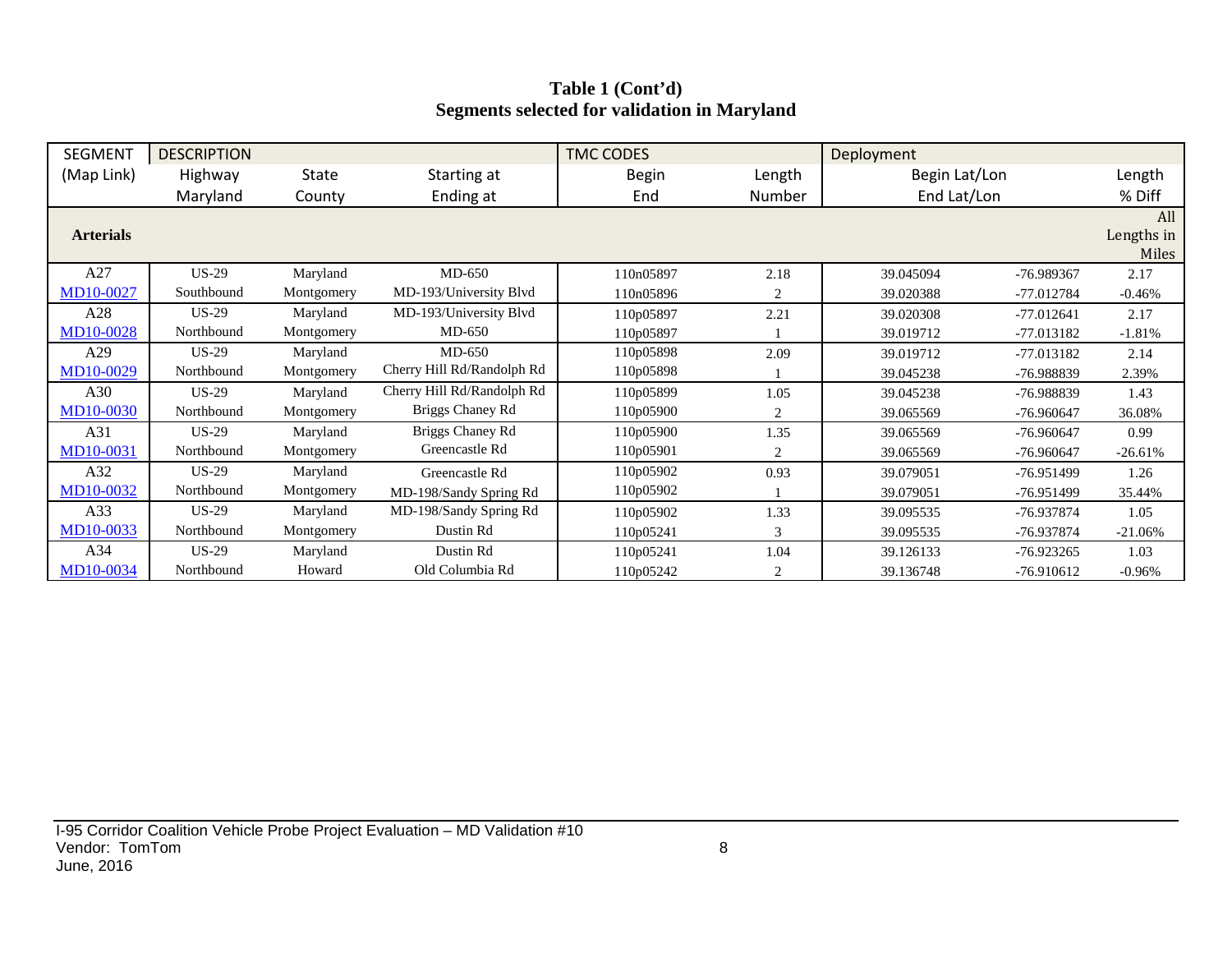# *Analysis of Arterial Results*

Table 2 summarizes the data quality measures obtained as a result of comparison between Bluetooth and all reported TomTom speeds. Specifications used for comparison include the Average Absolute Speed Error (AASE) and the Speed Error Bias (SEB).

## Average Absolute Speed Error (AASE)

The AASE is defined as the mean absolute value of the difference between the mean speed reported from the VPP and the ground truth mean speed for a specified time period. The AASE is the primary accuracy metric. Based on the contract specifications, the speed data from the VPP shall have a maximum average absolute error of 10 miles per hour (MPH) in each of four speed ranges: 0-15 MPH, 15-25 MPH, 25-35 MPH, and > 35 MPH.

## Speed Error Bias (SEB)

The SEB is defined as the average speed error (not the absolute value) in each speed range. SEB is a measure of whether the speed reported in the VPP consistently under or over estimates speed as compared to ground truth speed. Based on the contract specifications, the VPP data shall have a maximum SEB of  $+/-$  5 MPH in each of speed ranges as defined above.

The results are presented as compared against the mean of the ground truth data as well as the 95<sup>th</sup> percent confidence interval for the mean, referred to as the Standard Error of the Mean (SEM) band. The SEM band takes into account any uncertainty in the ground truth speed as measured by BTM equipment due to limited samples and/or data variance. Contract specifications are assessed against the SEM band. (See the *Vehicle Probe Project: Data Use and Application Guide* for additional details on the validation process.) The AASE in the lower two speed bands have proven to be the critical specification (and most difficult) to attain. As shown, the average absolute speed error (AASE) was within specification for all the speed bins. The Speed Error Bias (SEB) was within specifications for two speed bins where speeds were greater than 25 MPH (25-35 MPH, >35 MPH).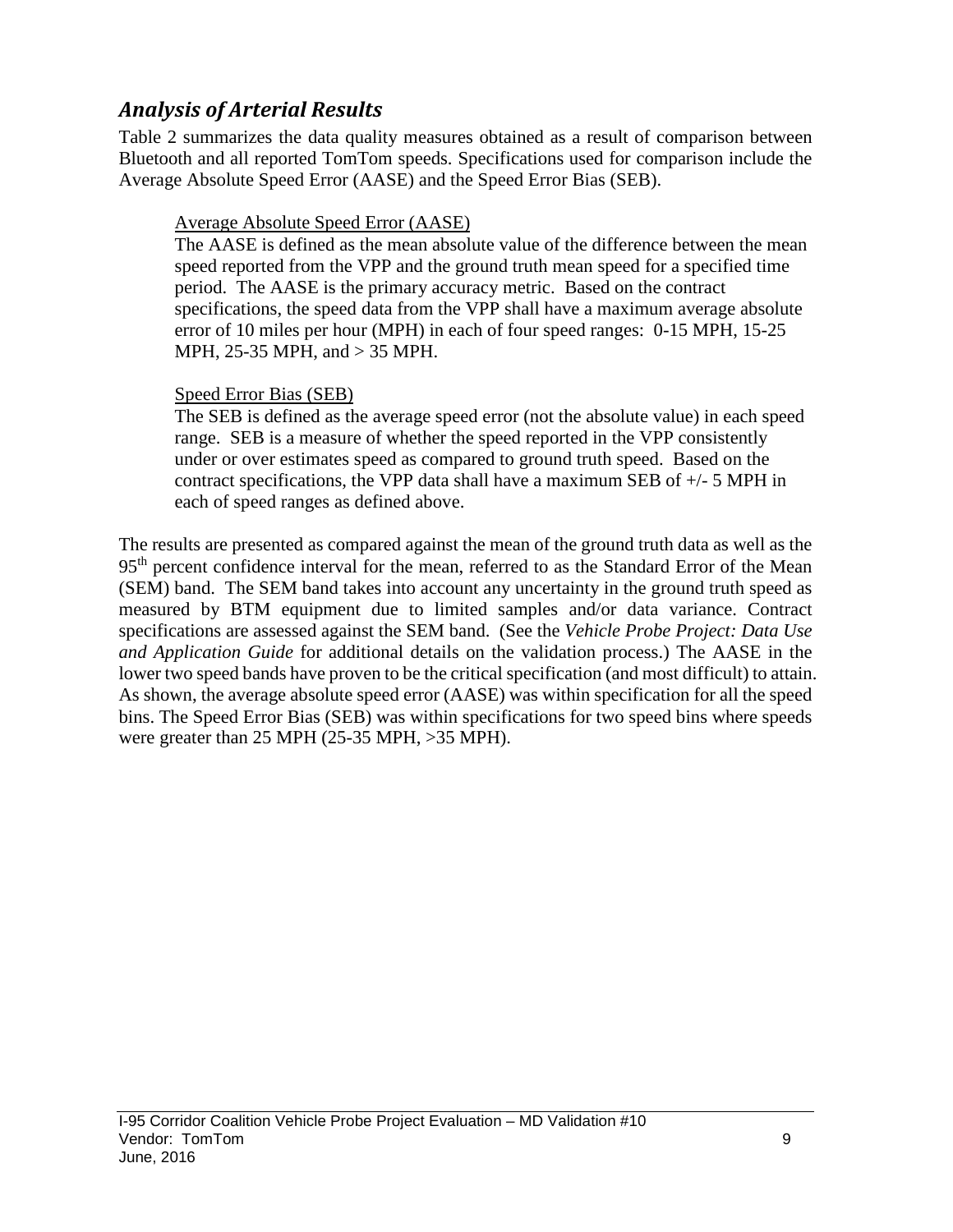|              | TADLE 2 Data quality intasures for alternal segments in Ivial yianu |                                  |            |             |                             |                                              |  |
|--------------|---------------------------------------------------------------------|----------------------------------|------------|-------------|-----------------------------|----------------------------------------------|--|
|              |                                                                     | <b>Data Quality Measures for</b> |            |             |                             |                                              |  |
|              | 1.96 SEM Band                                                       |                                  |            | <b>Mean</b> |                             |                                              |  |
| <b>SPEED</b> | <b>SEB</b><br><b>AASE</b><br>$10$ mph<br>5 mph                      |                                  |            |             | No. of $5$<br><b>Minute</b> | <b>Hours of</b><br>Data<br><b>Collection</b> |  |
| BIN          |                                                                     |                                  | <b>SEB</b> | <b>AASE</b> | <b>Samples</b>              |                                              |  |
|              | (contract)<br>specifications)                                       |                                  |            |             |                             |                                              |  |
| $0 - 15$     | 6.3                                                                 | 6.3                              | 9.3        | 9.4         | 286                         | 24                                           |  |
| $15 - 25$    | 6.3                                                                 | 6.3                              | 12.5       | 12.6        | 2780                        | 232                                          |  |
| $25 - 35$    | 3.6                                                                 | 3.7                              | 7.6        | 8.3         | 11117                       | 926                                          |  |
| $35+$        | $-0.6$                                                              | 2.0                              | $-0.7$     | 6.5         | 26364                       | 2197                                         |  |

**TABLE 2 Data quality measures for arterial segments in Maryland**

Table 3 shows the percentage of the time TomTom data falls within 5 mph of the SEM band and the mean for each speed bin for all arterial data segments in this validation report.

|                            |                                             |                                                         | $\alpha$ and $\alpha$ are considered by $\alpha$ and $\alpha$ and $\beta$ and $\alpha$<br><b>Data Quality Measures for</b> |                                              |                |
|----------------------------|---------------------------------------------|---------------------------------------------------------|----------------------------------------------------------------------------------------------------------------------------|----------------------------------------------|----------------|
|                            |                                             | 1.96 SEM Band                                           | <b>Mean</b>                                                                                                                |                                              |                |
| <b>SPEED</b><br><b>BIN</b> | Percentage<br>falling<br>inside the<br>band | Percentage<br>falling<br>within 5<br>mph of the<br>band | Percentage<br>equal to<br>the mean                                                                                         | Percentage<br>within 5<br>mph of the<br>mean | No. of<br>Obs. |
| $0 - 15$                   | 10%                                         | 63%                                                     | 0%                                                                                                                         | 48%                                          | 286            |
| $15 - 25$                  | 20%                                         | 46%                                                     | 0%                                                                                                                         | 15%                                          | 2780           |
| $25 - 35$                  | 35%<br>67%                                  |                                                         | 0%                                                                                                                         | 25%                                          | 11117          |
| $35+$                      | 54%                                         | 83%                                                     | 0%                                                                                                                         | 43%                                          | 26364          |

**Table 3 Percent observations meeting data quality criteria for arterial segments in Maryland**

Tables 4 and 5 present detailed data for individual TMC segments in this validation in a similar format as Tables 2 and 3, respectively. Note that for some segments and in some speed bins the comparison results may not be reliable due to the small number of observations.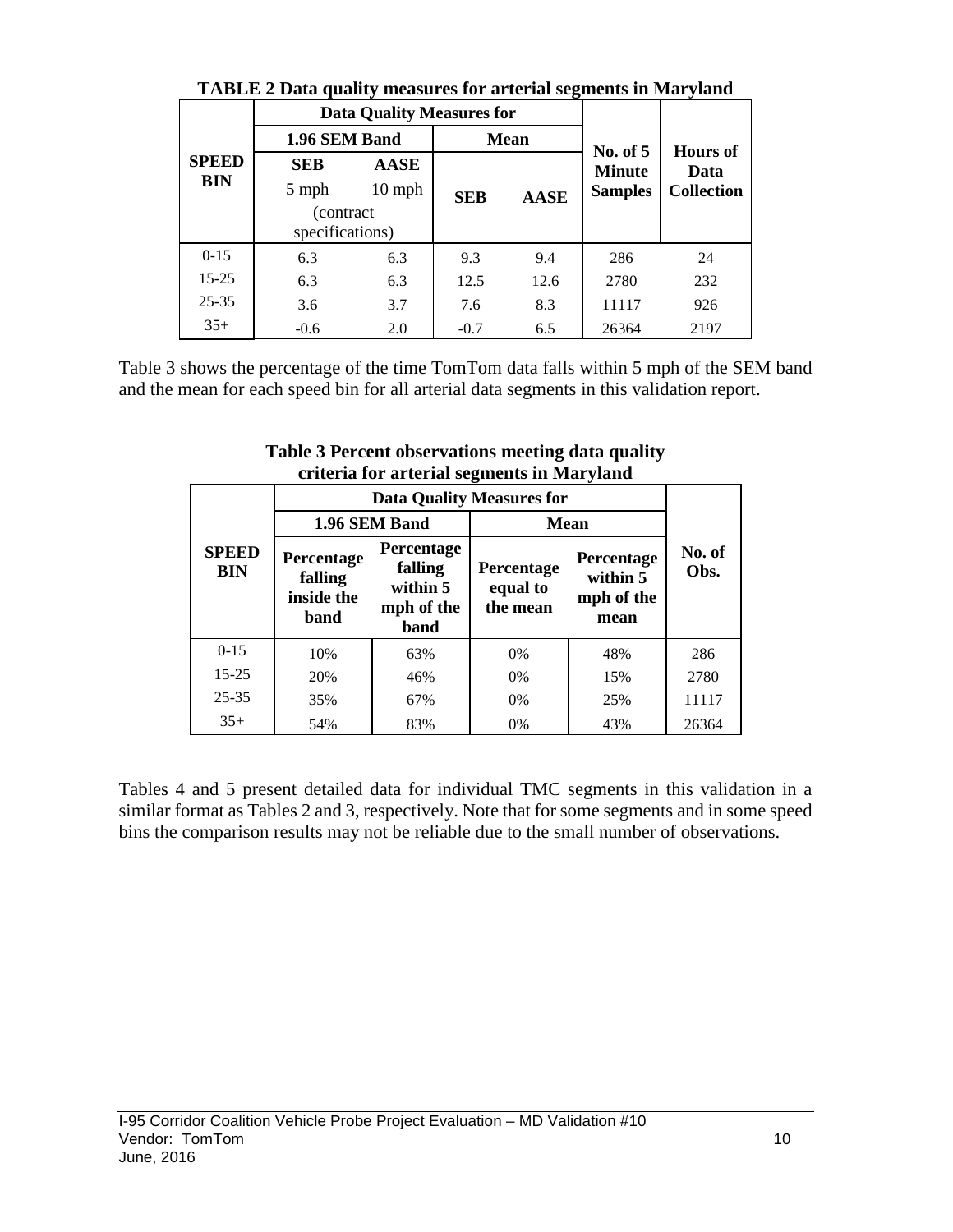|                  |                                  |                              |                                             | <b>Nafyland</b>                                    |                                                     |                                             |                                                                    |                            |
|------------------|----------------------------------|------------------------------|---------------------------------------------|----------------------------------------------------|-----------------------------------------------------|---------------------------------------------|--------------------------------------------------------------------|----------------------------|
|                  |                                  |                              |                                             |                                                    | <b>Data Quality Measures for</b>                    |                                             |                                                                    |                            |
| <b>TMC</b>       | <b>Standard</b><br>TMC<br>length | <b>Bluetooth</b><br>distance | <b>SPEED</b><br><b>BIN</b>                  | 1.96 SEM Band<br><b>Speed Error</b><br><b>Bias</b> | Average<br><b>Absolute</b><br><b>Speed</b><br>Error | <b>Speed</b><br><b>Error</b><br><b>Bias</b> | Mean<br>Average<br><b>Absolute</b><br><b>Speed</b><br><b>Error</b> | No. of<br>Obs.             |
|                  |                                  |                              | $0 - 15$                                    | $\frac{1}{2}$                                      | $\overline{a}$                                      | ÷.                                          | ÷.                                                                 | $\overline{\phantom{a}}$   |
| MD10-0002        | 1.42                             | 1.52                         | $15 - 25$                                   | $\overline{\phantom{a}}$                           | $\sim$                                              | $\sim$                                      | $\overline{\phantom{a}}$                                           | $\mathbf{r}$               |
|                  |                                  |                              | 25-35                                       | 6.3                                                | 6.3                                                 | 11.5                                        | 11.5                                                               | $11*$                      |
|                  |                                  |                              | $35+$                                       | 0.2                                                | 0.9                                                 | 1.2                                         | 3.4                                                                | 473                        |
|                  |                                  |                              | $0 - 15$                                    | $\overline{a}$                                     | $\mathcal{L}$                                       | $\overline{a}$                              | $\overline{\phantom{a}}$                                           | $\overline{\phantom{a}}$   |
| <b>MD10-0003</b> | 0.93                             | 1.13                         | $15 - 25$                                   | $\overline{\phantom{a}}$                           | $\sim$                                              | $\sim$                                      | $\sim$                                                             | $\mathcal{L}$              |
|                  |                                  |                              | $25 - 35$                                   | 0.0                                                | 0.2                                                 | $-0.4$                                      | 2.1                                                                | 225                        |
|                  |                                  |                              | $35+$                                       | $-3.6$                                             | 3.6                                                 | $-9.3$                                      | 9.3                                                                | 499                        |
|                  |                                  |                              | $0 - 15$                                    | 11.4                                               | 11.4                                                | 14.3                                        | 14.3                                                               | $2*$                       |
| <b>MD10-0004</b> | 1.39                             | 1.17                         | $15 - 25$                                   | 0.3                                                | 0.9                                                 | 2.0                                         | 3.8                                                                | $7*$                       |
|                  |                                  |                              | 25-35                                       | 0.6                                                | 0.9                                                 | 4.1                                         | 5.6                                                                | 103                        |
|                  |                                  |                              | $35+$                                       | $-1.5$                                             | 1.5                                                 | $-4.6$                                      | 5.3                                                                | 1054                       |
|                  |                                  |                              | $0 - 15$                                    | 25.7                                               | 25.7                                                | 31.7                                        | 31.7                                                               | $5*$                       |
| MD10-0005        | 1.85                             | 1.87                         | $15 - 25$                                   | 9.5                                                | 9.5                                                 | 19.9                                        | 19.9                                                               | 94                         |
|                  |                                  | $25 - 35$                    | 5.1                                         | 5.1                                                | 10.7                                                | 10.8                                        | 401                                                                |                            |
|                  |                                  |                              | $35+$                                       | 0.5                                                | 0.5                                                 | 3.1                                         | 3.8                                                                | 224                        |
| MD10-0006        |                                  |                              | $0 - 15$                                    | $\mathcal{L}$                                      | $\sim$                                              | $\sim$                                      | $\sim$                                                             | $\sim$                     |
|                  | 0.69                             | 0.66                         | $15 - 25$                                   | 1.3                                                | 1.3                                                 | 7.6                                         | 7.7                                                                | $28*$                      |
|                  |                                  |                              | 25-35                                       | 0.1                                                | 0.3                                                 | 0.1                                         | 3.8                                                                | 398                        |
|                  |                                  |                              | $35+$                                       | $-4.6$                                             | 4.6                                                 | $-10.4$                                     | 10.6                                                               | 915                        |
|                  |                                  |                              | $0 - 15$                                    | 3.8                                                | 3.8                                                 | 7.0                                         | 7.4                                                                | 56                         |
| MD10-0007        | 1.5                              | 1.52                         | $15 - 25$                                   | 4.8                                                | 4.8                                                 | 10.6                                        | 10.9                                                               | 267                        |
|                  |                                  |                              | $25 - 35$                                   | 1.3                                                | 1.6                                                 | 4.4                                         | 6.5                                                                | 363                        |
|                  |                                  |                              | $35+$                                       | $-2.0$                                             | 2.0                                                 | $-5.0$                                      | 5.4                                                                | 73                         |
|                  |                                  |                              | $0 - 15$                                    | 18.4                                               | 18.4                                                | 27.3                                        | 27.3                                                               | $17*$                      |
| <b>MD10-0008</b> | 2.42                             | 2.36                         | $15 - 25$                                   | 8.4                                                | 8.4                                                 | 17.7                                        | 17.7                                                               | 160                        |
|                  |                                  |                              | $25 - 35$                                   | 3.8                                                | 3.9                                                 | 9.6                                         | 9.9                                                                | 409                        |
|                  |                                  |                              | $35+$                                       | $-0.1$                                             | 0.4                                                 | 1.4                                         | 3.6                                                                | 110                        |
|                  |                                  |                              | $0 - 15$                                    | 17.4                                               | 17.4                                                | 20.2                                        | 20.2                                                               | $4*$                       |
| MD10-0009        | 0.92                             | 0.99                         | 15-25<br>$25 - 35$                          | 6.7<br>1.1                                         | 6.7<br>1.1                                          | 13.8<br>6.3                                 | 13.8<br>6.8                                                        | 265<br>634                 |
|                  |                                  |                              |                                             |                                                    |                                                     |                                             |                                                                    | 341                        |
|                  |                                  |                              | $35+$                                       | $-1.1$                                             | 1.1<br>6.4                                          | $-3.4$                                      | 4.6                                                                | $6*$                       |
|                  |                                  |                              | $0 - 15$<br>$15 - 25$                       | 6.4<br>8.1                                         | 8.1                                                 | 9.6<br>13.1                                 | 9.6<br>13.2                                                        | 156                        |
| <b>MD10-0011</b> | 1.19                             | 1.16                         | $25 - 35$                                   | 3.1                                                | 3.1                                                 | 7.8                                         | 8.2                                                                | 1204                       |
|                  |                                  |                              | $35+$                                       | $-0.5$                                             | 0.6                                                 | $-0.1$                                      | 2.9                                                                | 408                        |
|                  |                                  |                              |                                             |                                                    |                                                     |                                             |                                                                    |                            |
|                  |                                  |                              |                                             |                                                    |                                                     |                                             |                                                                    |                            |
| MD10-0012        | 0.96                             | 0.98                         |                                             |                                                    |                                                     |                                             |                                                                    |                            |
|                  |                                  |                              |                                             |                                                    |                                                     |                                             |                                                                    |                            |
|                  |                                  |                              | $0 - 15$<br>$15 - 25$<br>$25 - 35$<br>$35+$ | 11.6<br>7.9<br>2.3<br>$-0.5$                       | 11.6<br>7.9<br>2.3<br>0.6                           | 14.6<br>13.5<br>7.5<br>$-1.9$               | 14.6<br>13.6<br>8.1<br>3.8                                         | $21*$<br>546<br>561<br>165 |

#### **Table 4 Data quality measures for individual arterial validation segments in the state of Maryland**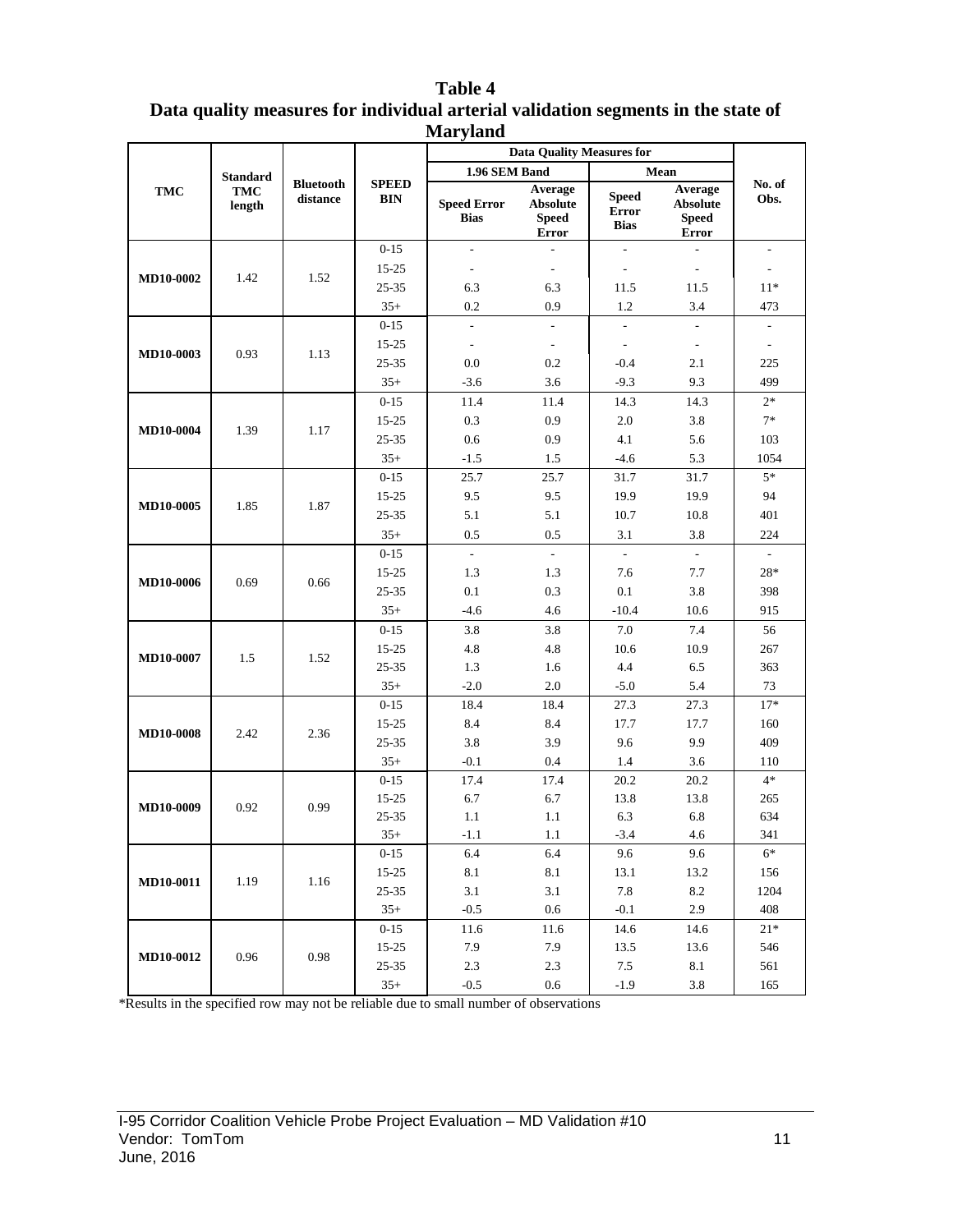# **Table 4 (Cont'd)**

#### **Data quality measures for individual arterial validation segments in the state of Maryland**

|                  |                      |                              |                            | <b>IVIGH</b> y IGHU               | <b>Data Ouality Measures for</b>                    |                                             |                                                     |                          |
|------------------|----------------------|------------------------------|----------------------------|-----------------------------------|-----------------------------------------------------|---------------------------------------------|-----------------------------------------------------|--------------------------|
|                  | <b>Standard</b>      |                              |                            | 1.96 SEM Band                     |                                                     |                                             | Mean                                                |                          |
| TMC              | <b>TMC</b><br>length | <b>Bluetooth</b><br>distance | <b>SPEED</b><br><b>BIN</b> | <b>Speed Error</b><br><b>Bias</b> | Average<br><b>Absolute</b><br><b>Speed</b><br>Error | <b>Speed</b><br><b>Error</b><br><b>Bias</b> | Average<br><b>Absolute</b><br><b>Speed</b><br>Error | No. of<br>Obs.           |
|                  |                      |                              | $0 - 15$                   | 2.9                               | 2.9                                                 | 8.9                                         | 9.1                                                 | $16*$                    |
|                  |                      |                              | 15-25                      | 1.1                               | 1.2                                                 | 6.1                                         | 6.3                                                 | 138                      |
| MD10-0013        | 2.34                 | 2.37                         | $25 - 35$                  | $-0.3$                            | 0.8                                                 | $-2.1$                                      | 3.4                                                 | 401                      |
|                  |                      |                              | $35+$                      | $-5.7$                            | 5.7                                                 | $-11.4$                                     | 11.4                                                | 139                      |
|                  |                      |                              | $0 - 15$                   | 4.3                               | 4.3                                                 | 9.9                                         | 9.9                                                 | $5\,^*$                  |
|                  | 1.54                 | 1.51                         | $15 - 25$                  | 3.5                               | 3.6                                                 | 8.8                                         | 8.9                                                 | 182                      |
| MD10-0014        |                      |                              | 25-35                      | 0.5                               | 0.6                                                 | 1.9                                         | 3.5                                                 | 543                      |
|                  |                      |                              | $35+$                      | $-2.2$                            | 2.2                                                 | $-8.0$                                      | 8.0                                                 | 111                      |
|                  |                      |                              | $0 - 15$                   | 14.4                              | 14.4                                                | 21.0                                        | 21.0                                                | $12*$                    |
| MD10-0015        | 0.69                 | 0.67                         | $15 - 25$                  | 7.3                               | 7.3                                                 | 15.4                                        | 15.4                                                | 448                      |
|                  |                      |                              | $25 - 35$                  | 2.0                               | $2.0\,$                                             | 8.8                                         | 9.3                                                 | 586                      |
|                  |                      |                              | $35+$                      | $-0.6$                            | 0.7                                                 | $-1.0$                                      | 3.9                                                 | 179                      |
|                  |                      |                              | $0 - 15$                   | 21.3                              | 21.3                                                | 29.0                                        | 29.0                                                | $5*$                     |
| MD10-0016        |                      | 1.87                         | $15 - 25$                  | 7.4                               | 7.4                                                 | 19.0                                        | 19.0                                                | 57                       |
|                  | 1.85                 |                              | 25-35                      | 4.2                               | 4.3                                                 | 8.7                                         | 9.2                                                 | 344                      |
|                  |                      |                              | $35+$                      | 0.1                               | 0.9                                                 | 1.9                                         | 4.1                                                 | 366                      |
|                  |                      |                              | $0 - 15$                   | 13.5                              | 13.5                                                | 25.1                                        | 25.1                                                | $1*$                     |
|                  | 1.43                 | 1.17                         | 15-25                      | 6.2                               | 6.2                                                 | 17.0                                        | 17.0                                                | 39                       |
| MD10-0017        |                      |                              | 25-35                      | 1.9                               | 1.9                                                 | 8.6                                         | 8.6                                                 | 533                      |
|                  |                      |                              | $35+$                      | $-0.4$                            | 0.5                                                 | $-0.2$                                      | 3.3                                                 | 609                      |
|                  |                      |                              | $0 - 15$                   | $\mathcal{L}^{\mathcal{L}}$       | $\mathcal{L}^{\mathcal{A}}$                         | $\mathcal{L}$                               | $\mathcal{L}_{\mathcal{A}}$                         | $\overline{\phantom{a}}$ |
| MD10-0018        | 0.84                 | 1.13                         | $15 - 25$                  | 9.3                               | 9.3                                                 | 11.7                                        | 11.7                                                | $3*$                     |
|                  |                      |                              | 25-35                      | 1.4                               | 1.6                                                 | 5.1                                         | 5.7                                                 | 258                      |
|                  |                      |                              | $35+$                      | $-0.9$                            | 1.0                                                 | $-2.3$                                      | 3.5                                                 | 379                      |
|                  |                      |                              | $0 - 15$                   | $\mathcal{L}$                     | $\mathcal{L}$                                       | $\omega$                                    | $\mathcal{L}^{\mathcal{A}}$                         | $\blacksquare$           |
| MD10-0022        | 1.08                 | 1.06                         | $15 - 25$                  | $\overline{\phantom{a}}$          | $\overline{\phantom{a}}$                            | $\overline{\phantom{a}}$                    | $\sim$                                              | $\overline{\phantom{a}}$ |
|                  |                      |                              | $25 - 35$                  | 6.7                               | 6.7                                                 | 11.0                                        | 11.0                                                | $1*$                     |
|                  |                      |                              | $35+$                      | 0.0                               | 0.4                                                 | 0.4                                         | 3.2                                                 | 2148                     |
|                  |                      |                              | $0 - 15$                   | $\mathcal{L}$                     | $\mathcal{L}^{\mathcal{A}}$                         | $\sim$                                      | $\sim$                                              | $\blacksquare$           |
| MD10-0023        | 1.23                 | 1.25                         | $15 - 25$                  | 6.3                               | 6.3                                                 | 9.2                                         | 9.2                                                 | $6*$                     |
|                  |                      |                              | 25-35                      | 5.6                               | 5.6                                                 | 8.6                                         | 8.6                                                 | 41                       |
|                  |                      |                              | $35+$                      | 0.1                               | $1.2\,$                                             | $0.6\,$                                     | 5.3                                                 | 2046                     |
|                  |                      |                              | $0-15$                     | $\overline{\phantom{a}}$          | $\overline{\phantom{a}}$                            |                                             | $\overline{\phantom{a}}$                            |                          |
| <b>MD10-0024</b> | 1.06                 | 0.99                         | 15-25<br>$25 - 35$         | $\sim$<br>11.3                    | $\sim$<br>11.3                                      | $\sim$<br>21.5                              | $\sim$<br>21.5                                      | $\sim$<br>77             |
|                  |                      |                              | $35+$                      | 0.5                               | 1.1                                                 | 4.2                                         | 7.4                                                 | 2152                     |
|                  |                      |                              | $0 - 15$                   | $\sim$                            | $\mathcal{L}^{\mathcal{L}}$                         | $\sim$                                      | $\sim$                                              | $\sim$                   |
|                  |                      |                              | $15 - 25$                  | 16.2                              | 16.2                                                | 23.6                                        | 23.6                                                | $2^*$                    |
| <b>MD10-0025</b> | 1.34                 | 1.43                         | $25 - 35$                  | 6.4                               | 6.4                                                 | 10.4                                        | 10.7                                                | 204                      |
|                  |                      |                              | $35+$                      | 0.1                               | 1.1                                                 | 2.0                                         | 6.2                                                 | 1928                     |
|                  |                      |                              | $0 - 15$                   | 1.8                               | 1.8                                                 | 2.7                                         | $2.8\,$                                             | 45                       |
|                  |                      |                              | 15-25                      | 8.6                               | 8.6                                                 | 11.0                                        | 11.1                                                | $21*$                    |
| <b>MD10-0026</b> | 2.12                 | 2.13                         | $25 - 35$                  | 9.5                               | 9.6                                                 | 13.2                                        | 13.3                                                | 459                      |
|                  |                      |                              | $35+$                      | 3.5                               | 3.6                                                 | 6.5                                         | 6.7                                                 | 1135                     |
|                  |                      |                              |                            |                                   |                                                     |                                             |                                                     |                          |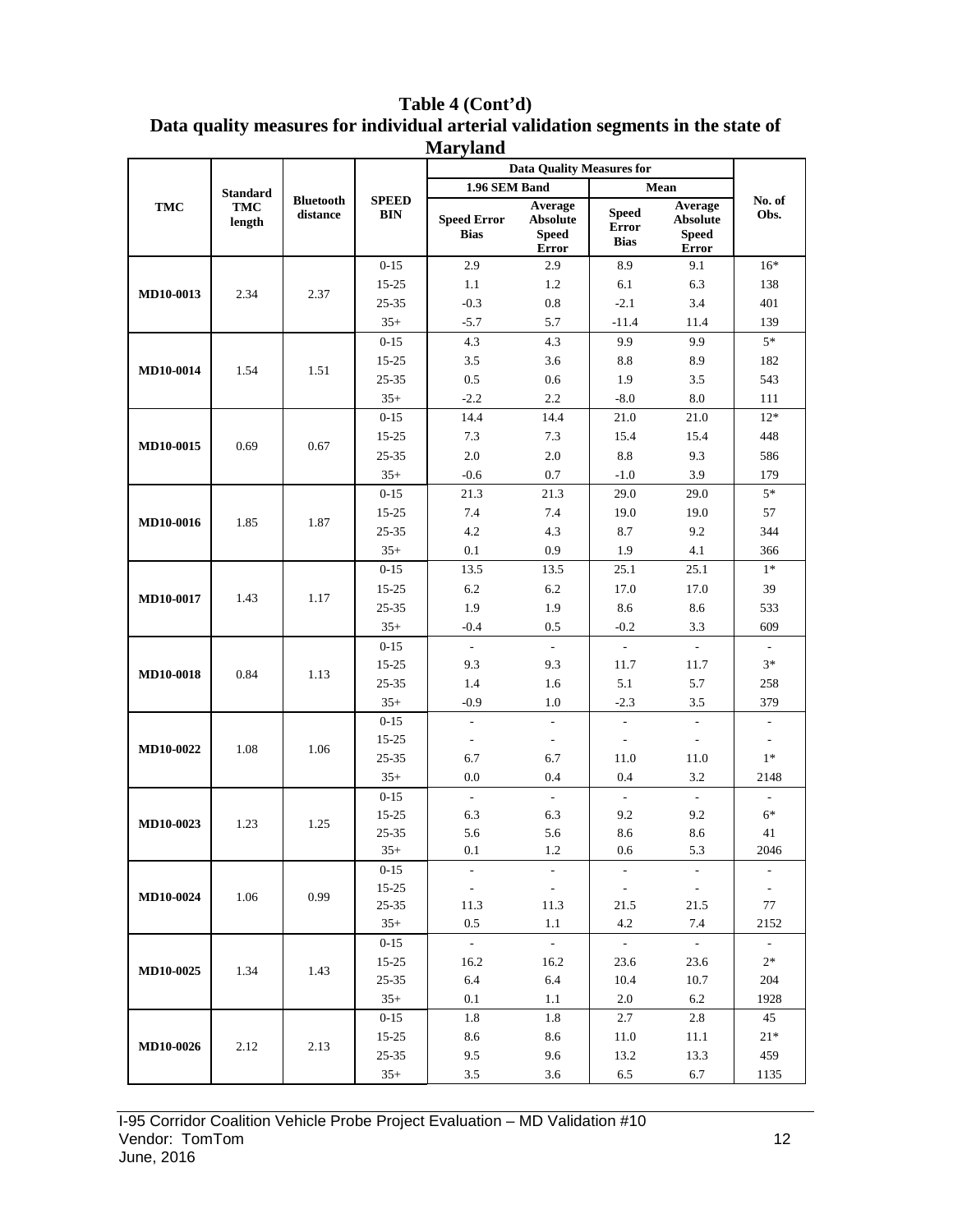\*Results in the specified row may not be reliable due to small number of observations

#### **Table 4 (Cont'd) Data quality measures for individual arterial validation segments in the state of Maryland**

|                  |                          |                              |                            |                                   | <b>Data Quality Measures for</b>                           |                                      |                                                            |                |
|------------------|--------------------------|------------------------------|----------------------------|-----------------------------------|------------------------------------------------------------|--------------------------------------|------------------------------------------------------------|----------------|
|                  | <b>Standard</b>          |                              |                            | 1.96 SEM Band                     |                                                            |                                      | Mean                                                       |                |
| <b>TMC</b>       | <b>TMC</b><br>length     | <b>Bluetooth</b><br>distance | <b>SPEED</b><br><b>BIN</b> | <b>Speed Error</b><br><b>Bias</b> | Average<br><b>Absolute</b><br><b>Speed</b><br><b>Error</b> | <b>Speed</b><br>Error<br><b>Bias</b> | Average<br><b>Absolute</b><br><b>Speed</b><br><b>Error</b> | No. of<br>Obs. |
|                  |                          |                              | $0-15$                     | 4.0                               | 4.0                                                        | 5.0                                  | 5.0                                                        | $30*$          |
| MD10-0027        | 2.18                     | 2.17                         | $15 - 25$                  | 4.0                               | 4.0                                                        | 6.1                                  | 6.1                                                        | 111            |
|                  |                          |                              | $25 - 35$                  | 3.7                               | 3.7                                                        | 6.6                                  | 6.7                                                        | 1025           |
|                  |                          |                              | $35+$                      | $-0.5$                            | 0.7                                                        | $-0.9$                               | 3.0                                                        | 336            |
|                  |                          |                              | $0 - 15$                   | 3.5                               | 3.5                                                        | 4.4                                  | 4.4                                                        | 31             |
| <b>MD10-0028</b> | 1.21                     | 1.17                         | $15 - 25$                  | 5.5                               | 5.5                                                        | 7.8                                  | 7.8                                                        | 85             |
|                  |                          |                              | $25 - 35$                  | 4.7                               | 4.7                                                        | 8.3                                  | 8.3                                                        | 1094           |
|                  |                          |                              | $35+$                      | 0.1                               | 0.2                                                        | 1.1                                  | 2.3                                                        | 376            |
|                  |                          |                              | $0 - 15$                   | 2.7                               | 2.7                                                        | 3.5                                  | 3.5                                                        | $21*$          |
| MD10-0029        | 2.09                     | 2.14                         | $15 - 25$                  | 5.5                               | 5.5                                                        | 7.4                                  | 7.4                                                        | 95             |
|                  |                          |                              | 25-35                      | 8.7                               | 8.7                                                        | 13.0                                 | 13.1                                                       | 646            |
|                  |                          |                              | $35+$                      | 1.3                               | 1.5                                                        | 5.6                                  | 6.5                                                        | 905            |
|                  |                          |                              | $0 - 15$                   | $\overline{a}$                    | $\mathcal{L}$                                              | $\mathbb{Z}^2$                       | $\omega$                                                   | $\sim$         |
|                  |                          | 1.43                         | $15 - 25$                  | 7.5                               | 7.5                                                        | 14.7                                 | 14.7                                                       | $7*$           |
|                  | <b>MD10-0030</b><br>1.05 |                              | $25 - 35$                  | 8.0                               | 8.0                                                        | 12.7                                 | 12.7                                                       | 315            |
|                  |                          |                              | $35+$                      | 1.5                               | 1.6                                                        | 5.5                                  | 6.6                                                        | 1430           |
|                  |                          |                              | $0 - 15$                   | 4.5                               | 4.5                                                        | 7.5                                  | 7.5                                                        | $9*$           |
| MD10-0031        | 1.35                     | 0.99                         | $15 - 25$                  | 1.8                               | 1.8                                                        | 5.2                                  | 5.4                                                        | $25*$          |
|                  |                          |                              | $25 - 35$                  | 2.1                               | 2.1                                                        | 5.8                                  | 6.2                                                        | 40             |
|                  |                          |                              | $35+$                      | $-3.0$                            | 3.2                                                        | $-8.8$                               | 9.6                                                        | 2165           |
|                  |                          |                              | $0 - 15$                   | $\overline{\phantom{a}}$          | $\blacksquare$                                             | $\overline{\phantom{a}}$             | $\blacksquare$                                             | $\mathbf{r}$   |
| MD10-0032        | 0.93                     | 1.26                         | $15 - 25$                  | 7.8                               | 7.8                                                        | 11.4                                 | 11.4                                                       | $10*$          |
|                  |                          |                              | 25-35                      | 12.0                              | 12.0                                                       | 18.5                                 | 18.6                                                       | 169            |
|                  |                          |                              | $35+$                      | 2.9                               | 3.0                                                        | 9.0                                  | 9.2                                                        | 1886           |
|                  |                          |                              | $0 - 15$                   | $\mathcal{L}$                     | $\mathcal{L}$                                              | $\omega$                             | $\sim$                                                     | $\sim$         |
| MD10-0033        | 1.33                     | 1.05                         | $15 - 25$                  | 4.1                               | 4.1                                                        | 5.8                                  | 5.8                                                        | $27*$          |
|                  |                          |                              | 25-35                      | 1.7                               | 1.7                                                        | 3.2                                  | 3.9                                                        | $23*$          |
|                  |                          |                              | $35+$                      | $-4.1$                            | 4.1                                                        | $-8.4$                               | 8.6                                                        | 2036           |
|                  |                          |                              | $0 - 15$                   | $\mathbb{L}$                      | $\mathcal{L}$                                              | $\mathcal{L}$                        | $\mathcal{L}$                                              | $\sim$         |
| MD10-0034        | 1.04                     | 1.03                         | $15 - 25$                  | 2.7                               | 2.7                                                        | 3.6                                  | 3.6                                                        | $1*$           |
|                  |                          |                              | $25 - 35$                  | 1.3                               | 1.3                                                        | 2.2                                  | 2.5                                                        | 49             |
|                  |                          |                              | $35+$                      | $-2.6$                            | 2.7                                                        | $-6.4$                               | 6.7                                                        | 1776           |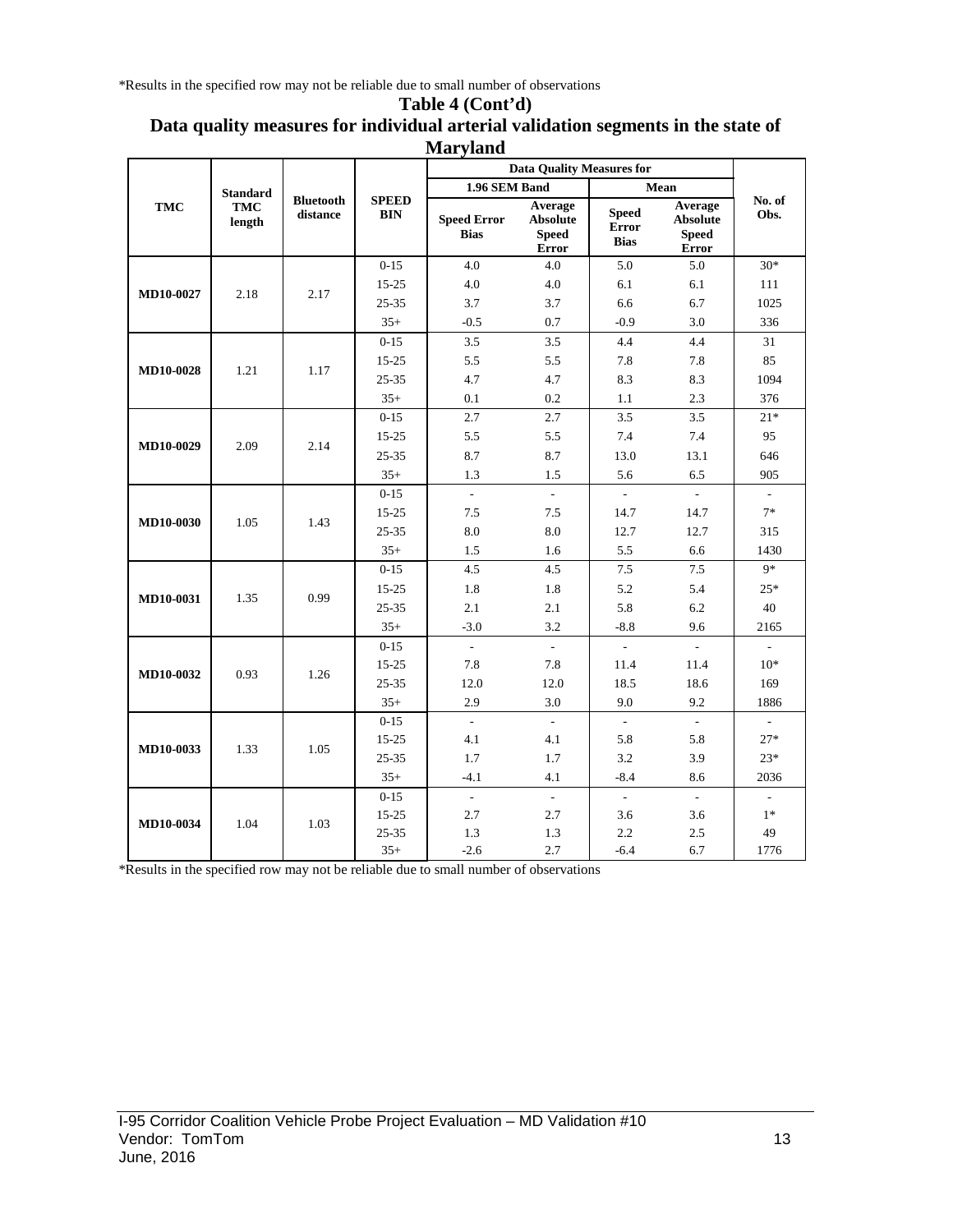**Table 5 Observations meeting data quality criteria for individual arterial validation segments in the state of Maryland**

| 1.96 SEM Band<br>Mean<br><b>Average Absolute Speed</b><br><b>Average Absolute</b><br><b>Speed Error Bias</b><br><b>Speed Error Bias</b><br><b>SPEED</b><br><b>Speed Error</b><br><b>Error</b><br><b>TMC</b><br><b>BIN</b><br>No. falling<br>No.<br>% falling<br>% falling<br>$%$ within<br><b>No. falling</b><br>No. equal<br>$%$ equal<br>within 5<br>within $\overline{5}$<br>within 5<br>inside the<br>to the<br>inside the<br>to the<br>5 mph of<br>mph of the<br>mph of<br>mph of<br>band<br>band<br>the mean<br>mean<br>mean<br>the band<br>the mean<br>band<br>$0 - 15$<br>$\overline{\phantom{a}}$<br>$\frac{1}{2}$<br>L.<br>÷,<br>15-25<br>$\overline{\phantom{a}}$<br>$\overline{\phantom{a}}$<br>$\overline{\phantom{a}}$<br><b>MD10-0002</b><br>25-35<br>$\boldsymbol{0}$<br>$\boldsymbol{0}$<br>0%<br>$\boldsymbol{0}$<br>$\mathbf{0}$<br>0%<br>0%<br>0%<br>$35+$<br>406<br>372<br>85<br>18%<br>86%<br>$\boldsymbol{0}$<br>0%<br>79%<br>$0 - 15$<br>$\overline{\phantom{a}}$<br>$\overline{\phantom{a}}$<br>$\sim$<br>$\overline{\phantom{a}}$<br>$\overline{\phantom{a}}$<br>$\overline{\phantom{a}}$<br>$\overline{\phantom{a}}$<br>$\overline{\phantom{a}}$<br>15-25<br>$\overline{\phantom{a}}$<br>$\overline{\phantom{a}}$<br>$\overline{\phantom{a}}$<br>$\overline{\phantom{a}}$<br>$\overline{\phantom{a}}$<br>$\overline{\phantom{a}}$<br>MD10-0003<br>25-35<br>89<br>40%<br>216<br>96%<br>$\boldsymbol{0}$<br>0%<br>210<br>93%<br>88<br>$35+$<br>34%<br>$\boldsymbol{0}$<br>0%<br>1<br>0%<br>169<br>18%<br>$0 - 15$<br>$\mathbf{0}$<br>$0\%$<br>50%<br>$\boldsymbol{0}$<br>$0\%$<br>$\mathbf{1}$<br>50%<br>$\mathbf{1}$<br>15-25<br>$\mathfrak{2}$<br>29%<br>6<br>86%<br>$\boldsymbol{0}$<br>0%<br>5<br>71%<br>MD10-0004<br>25-35<br>78<br>76%<br>$\boldsymbol{0}$<br>0%<br>48<br>47%<br>11<br>11% |             |
|---------------------------------------------------------------------------------------------------------------------------------------------------------------------------------------------------------------------------------------------------------------------------------------------------------------------------------------------------------------------------------------------------------------------------------------------------------------------------------------------------------------------------------------------------------------------------------------------------------------------------------------------------------------------------------------------------------------------------------------------------------------------------------------------------------------------------------------------------------------------------------------------------------------------------------------------------------------------------------------------------------------------------------------------------------------------------------------------------------------------------------------------------------------------------------------------------------------------------------------------------------------------------------------------------------------------------------------------------------------------------------------------------------------------------------------------------------------------------------------------------------------------------------------------------------------------------------------------------------------------------------------------------------------------------------------------------------------------------------------------------------------------------------------------------------------------------|-------------|
|                                                                                                                                                                                                                                                                                                                                                                                                                                                                                                                                                                                                                                                                                                                                                                                                                                                                                                                                                                                                                                                                                                                                                                                                                                                                                                                                                                                                                                                                                                                                                                                                                                                                                                                                                                                                                           |             |
|                                                                                                                                                                                                                                                                                                                                                                                                                                                                                                                                                                                                                                                                                                                                                                                                                                                                                                                                                                                                                                                                                                                                                                                                                                                                                                                                                                                                                                                                                                                                                                                                                                                                                                                                                                                                                           | No.<br>of   |
|                                                                                                                                                                                                                                                                                                                                                                                                                                                                                                                                                                                                                                                                                                                                                                                                                                                                                                                                                                                                                                                                                                                                                                                                                                                                                                                                                                                                                                                                                                                                                                                                                                                                                                                                                                                                                           | Obs.        |
|                                                                                                                                                                                                                                                                                                                                                                                                                                                                                                                                                                                                                                                                                                                                                                                                                                                                                                                                                                                                                                                                                                                                                                                                                                                                                                                                                                                                                                                                                                                                                                                                                                                                                                                                                                                                                           |             |
|                                                                                                                                                                                                                                                                                                                                                                                                                                                                                                                                                                                                                                                                                                                                                                                                                                                                                                                                                                                                                                                                                                                                                                                                                                                                                                                                                                                                                                                                                                                                                                                                                                                                                                                                                                                                                           |             |
|                                                                                                                                                                                                                                                                                                                                                                                                                                                                                                                                                                                                                                                                                                                                                                                                                                                                                                                                                                                                                                                                                                                                                                                                                                                                                                                                                                                                                                                                                                                                                                                                                                                                                                                                                                                                                           | $11*$       |
|                                                                                                                                                                                                                                                                                                                                                                                                                                                                                                                                                                                                                                                                                                                                                                                                                                                                                                                                                                                                                                                                                                                                                                                                                                                                                                                                                                                                                                                                                                                                                                                                                                                                                                                                                                                                                           | 473         |
|                                                                                                                                                                                                                                                                                                                                                                                                                                                                                                                                                                                                                                                                                                                                                                                                                                                                                                                                                                                                                                                                                                                                                                                                                                                                                                                                                                                                                                                                                                                                                                                                                                                                                                                                                                                                                           |             |
|                                                                                                                                                                                                                                                                                                                                                                                                                                                                                                                                                                                                                                                                                                                                                                                                                                                                                                                                                                                                                                                                                                                                                                                                                                                                                                                                                                                                                                                                                                                                                                                                                                                                                                                                                                                                                           |             |
|                                                                                                                                                                                                                                                                                                                                                                                                                                                                                                                                                                                                                                                                                                                                                                                                                                                                                                                                                                                                                                                                                                                                                                                                                                                                                                                                                                                                                                                                                                                                                                                                                                                                                                                                                                                                                           | 225         |
|                                                                                                                                                                                                                                                                                                                                                                                                                                                                                                                                                                                                                                                                                                                                                                                                                                                                                                                                                                                                                                                                                                                                                                                                                                                                                                                                                                                                                                                                                                                                                                                                                                                                                                                                                                                                                           | 499         |
|                                                                                                                                                                                                                                                                                                                                                                                                                                                                                                                                                                                                                                                                                                                                                                                                                                                                                                                                                                                                                                                                                                                                                                                                                                                                                                                                                                                                                                                                                                                                                                                                                                                                                                                                                                                                                           | $2*$        |
|                                                                                                                                                                                                                                                                                                                                                                                                                                                                                                                                                                                                                                                                                                                                                                                                                                                                                                                                                                                                                                                                                                                                                                                                                                                                                                                                                                                                                                                                                                                                                                                                                                                                                                                                                                                                                           | $7*$        |
|                                                                                                                                                                                                                                                                                                                                                                                                                                                                                                                                                                                                                                                                                                                                                                                                                                                                                                                                                                                                                                                                                                                                                                                                                                                                                                                                                                                                                                                                                                                                                                                                                                                                                                                                                                                                                           | 103         |
| $35+$<br>227<br>22%<br>724<br>69%<br>$\overline{\mathcal{L}}$<br>0%<br>607<br>58%                                                                                                                                                                                                                                                                                                                                                                                                                                                                                                                                                                                                                                                                                                                                                                                                                                                                                                                                                                                                                                                                                                                                                                                                                                                                                                                                                                                                                                                                                                                                                                                                                                                                                                                                         | 1054        |
| $\boldsymbol{0}$<br>$\boldsymbol{0}$<br>$0 - 15$<br>$\mathbf{0}$<br>0%<br>0%<br>0%<br>$\boldsymbol{0}$<br>0%                                                                                                                                                                                                                                                                                                                                                                                                                                                                                                                                                                                                                                                                                                                                                                                                                                                                                                                                                                                                                                                                                                                                                                                                                                                                                                                                                                                                                                                                                                                                                                                                                                                                                                              | $5*$        |
| 15-25<br>$\boldsymbol{0}$<br>$0\%$<br>$\boldsymbol{0}$<br>0%<br>$\boldsymbol{0}$<br>0%<br>$\boldsymbol{0}$<br>0%<br>MD10-0005                                                                                                                                                                                                                                                                                                                                                                                                                                                                                                                                                                                                                                                                                                                                                                                                                                                                                                                                                                                                                                                                                                                                                                                                                                                                                                                                                                                                                                                                                                                                                                                                                                                                                             | 94          |
| 25-35<br>2%<br>21<br>5%<br>$\boldsymbol{0}$<br>0%<br>15<br>4%<br>6                                                                                                                                                                                                                                                                                                                                                                                                                                                                                                                                                                                                                                                                                                                                                                                                                                                                                                                                                                                                                                                                                                                                                                                                                                                                                                                                                                                                                                                                                                                                                                                                                                                                                                                                                        | 401         |
| $35+$<br>44<br>20%<br>198<br>88%<br>$\boldsymbol{0}$<br>0%<br>141<br>63%                                                                                                                                                                                                                                                                                                                                                                                                                                                                                                                                                                                                                                                                                                                                                                                                                                                                                                                                                                                                                                                                                                                                                                                                                                                                                                                                                                                                                                                                                                                                                                                                                                                                                                                                                  | 224         |
| $0 - 15$<br>$\overline{\phantom{a}}$<br>$\overline{\phantom{a}}$<br>$\overline{\phantom{a}}$<br>÷,                                                                                                                                                                                                                                                                                                                                                                                                                                                                                                                                                                                                                                                                                                                                                                                                                                                                                                                                                                                                                                                                                                                                                                                                                                                                                                                                                                                                                                                                                                                                                                                                                                                                                                                        |             |
| $\mathfrak{2}$<br>$\tau$<br>15-25<br>7%<br>16<br>$\boldsymbol{0}$<br>0%<br>57%<br>25%<br><b>MD10-0006</b>                                                                                                                                                                                                                                                                                                                                                                                                                                                                                                                                                                                                                                                                                                                                                                                                                                                                                                                                                                                                                                                                                                                                                                                                                                                                                                                                                                                                                                                                                                                                                                                                                                                                                                                 | 28*         |
| 25-35<br>149<br>37%<br>356<br>89%<br>$\overline{c}$<br>307<br>77%<br>1%                                                                                                                                                                                                                                                                                                                                                                                                                                                                                                                                                                                                                                                                                                                                                                                                                                                                                                                                                                                                                                                                                                                                                                                                                                                                                                                                                                                                                                                                                                                                                                                                                                                                                                                                                   | 398         |
| $35+$<br>5%<br>233<br>25%<br>$\boldsymbol{0}$<br>0%<br>12%<br>45<br>110                                                                                                                                                                                                                                                                                                                                                                                                                                                                                                                                                                                                                                                                                                                                                                                                                                                                                                                                                                                                                                                                                                                                                                                                                                                                                                                                                                                                                                                                                                                                                                                                                                                                                                                                                   | 915         |
| 3<br>$\mathbf{0}$<br>$0 - 15$<br>5%<br>$30\,$<br>54%<br>0%<br>27<br>48%                                                                                                                                                                                                                                                                                                                                                                                                                                                                                                                                                                                                                                                                                                                                                                                                                                                                                                                                                                                                                                                                                                                                                                                                                                                                                                                                                                                                                                                                                                                                                                                                                                                                                                                                                   | 56          |
| 15-25<br>20<br>7%<br>81<br>30%<br>$\boldsymbol{0}$<br>0%<br>66<br>25%<br><b>MD10-0007</b>                                                                                                                                                                                                                                                                                                                                                                                                                                                                                                                                                                                                                                                                                                                                                                                                                                                                                                                                                                                                                                                                                                                                                                                                                                                                                                                                                                                                                                                                                                                                                                                                                                                                                                                                 | 267         |
| 25-35<br>38<br>10%<br>186<br>51%<br>$\boldsymbol{0}$<br>0%<br>37%<br>136                                                                                                                                                                                                                                                                                                                                                                                                                                                                                                                                                                                                                                                                                                                                                                                                                                                                                                                                                                                                                                                                                                                                                                                                                                                                                                                                                                                                                                                                                                                                                                                                                                                                                                                                                  | 363         |
| $35+$<br>49<br>25<br>67%<br>$\boldsymbol{0}$<br>0%<br>41<br>34%<br>56%                                                                                                                                                                                                                                                                                                                                                                                                                                                                                                                                                                                                                                                                                                                                                                                                                                                                                                                                                                                                                                                                                                                                                                                                                                                                                                                                                                                                                                                                                                                                                                                                                                                                                                                                                    | 73          |
| $\overline{0}$<br>$\boldsymbol{0}$<br>$0\%$<br>0%<br>$\boldsymbol{0}$<br>0%<br>$\boldsymbol{0}$<br>$0 - 15$<br>0%                                                                                                                                                                                                                                                                                                                                                                                                                                                                                                                                                                                                                                                                                                                                                                                                                                                                                                                                                                                                                                                                                                                                                                                                                                                                                                                                                                                                                                                                                                                                                                                                                                                                                                         | $17*$       |
| 9<br>15-25<br>1%<br>$\boldsymbol{0}$<br>0%<br>$\overline{4}$<br>3%<br>1<br>6%<br><b>MD10-0008</b>                                                                                                                                                                                                                                                                                                                                                                                                                                                                                                                                                                                                                                                                                                                                                                                                                                                                                                                                                                                                                                                                                                                                                                                                                                                                                                                                                                                                                                                                                                                                                                                                                                                                                                                         | 160         |
| 10<br>67<br>25-35<br>$2\%$<br>16%<br>$\boldsymbol{0}$<br>0%<br>37<br>9%                                                                                                                                                                                                                                                                                                                                                                                                                                                                                                                                                                                                                                                                                                                                                                                                                                                                                                                                                                                                                                                                                                                                                                                                                                                                                                                                                                                                                                                                                                                                                                                                                                                                                                                                                   | 409         |
| 77<br>$35+$<br>25<br>23%<br>103<br>94%<br>$\boldsymbol{0}$<br>0%<br>70%                                                                                                                                                                                                                                                                                                                                                                                                                                                                                                                                                                                                                                                                                                                                                                                                                                                                                                                                                                                                                                                                                                                                                                                                                                                                                                                                                                                                                                                                                                                                                                                                                                                                                                                                                   | 110         |
| $\boldsymbol{0}$<br>$0 - 15$<br>$\boldsymbol{0}$<br>$0\%$<br>$\boldsymbol{0}$<br>$\boldsymbol{0}$<br>0%<br>0%<br>0%                                                                                                                                                                                                                                                                                                                                                                                                                                                                                                                                                                                                                                                                                                                                                                                                                                                                                                                                                                                                                                                                                                                                                                                                                                                                                                                                                                                                                                                                                                                                                                                                                                                                                                       | $4*$        |
| $15 - 25$<br>5<br>2%<br>22<br>8%<br>$\boldsymbol{0}$<br>0%<br>12<br>5%<br><b>MD10-0009</b>                                                                                                                                                                                                                                                                                                                                                                                                                                                                                                                                                                                                                                                                                                                                                                                                                                                                                                                                                                                                                                                                                                                                                                                                                                                                                                                                                                                                                                                                                                                                                                                                                                                                                                                                | 265         |
| 25-35<br>373<br>92<br>15%<br>59%<br>0%<br>206<br>32%<br>0                                                                                                                                                                                                                                                                                                                                                                                                                                                                                                                                                                                                                                                                                                                                                                                                                                                                                                                                                                                                                                                                                                                                                                                                                                                                                                                                                                                                                                                                                                                                                                                                                                                                                                                                                                 | 634         |
| $35+$<br>40%<br>262<br>77%<br>$0\%$<br>229<br>67%<br>136<br>$\Omega$                                                                                                                                                                                                                                                                                                                                                                                                                                                                                                                                                                                                                                                                                                                                                                                                                                                                                                                                                                                                                                                                                                                                                                                                                                                                                                                                                                                                                                                                                                                                                                                                                                                                                                                                                      | 341         |
| 3<br>$\mathfrak{Z}$<br>17%<br>50%<br>$\boldsymbol{0}$<br>$0\%$<br>50%<br>$0-15$<br>$\mathbf{1}$                                                                                                                                                                                                                                                                                                                                                                                                                                                                                                                                                                                                                                                                                                                                                                                                                                                                                                                                                                                                                                                                                                                                                                                                                                                                                                                                                                                                                                                                                                                                                                                                                                                                                                                           | $6*$        |
| $1\%$<br>$20\,$<br>13%<br>$11\,$<br>15-25<br>$\mathbf{1}$<br>$\boldsymbol{0}$<br>$0\%$<br>7%<br>MD10-0011                                                                                                                                                                                                                                                                                                                                                                                                                                                                                                                                                                                                                                                                                                                                                                                                                                                                                                                                                                                                                                                                                                                                                                                                                                                                                                                                                                                                                                                                                                                                                                                                                                                                                                                 | 156         |
| 25-35<br>37<br>$3\%$<br>403<br>33%<br>$\boldsymbol{0}$<br>$0\%$<br>198<br>16%<br>$35+$<br>134<br>33%<br>380<br>93%<br>$\boldsymbol{0}$<br>$0\%$<br>367<br>90%                                                                                                                                                                                                                                                                                                                                                                                                                                                                                                                                                                                                                                                                                                                                                                                                                                                                                                                                                                                                                                                                                                                                                                                                                                                                                                                                                                                                                                                                                                                                                                                                                                                             | 1204<br>408 |
| $\boldsymbol{0}$<br>$\mathbf{2}$<br>10%<br>$\boldsymbol{0}$<br>$0 - 15$<br>$0\%$<br>$0\%$<br>5%<br>$\mathbf{1}$                                                                                                                                                                                                                                                                                                                                                                                                                                                                                                                                                                                                                                                                                                                                                                                                                                                                                                                                                                                                                                                                                                                                                                                                                                                                                                                                                                                                                                                                                                                                                                                                                                                                                                           | $21*$       |
| 17<br>$72\,$<br>$\boldsymbol{0}$<br>15-25<br>$3\%$<br>13%<br>0%<br>$8\%$<br>46                                                                                                                                                                                                                                                                                                                                                                                                                                                                                                                                                                                                                                                                                                                                                                                                                                                                                                                                                                                                                                                                                                                                                                                                                                                                                                                                                                                                                                                                                                                                                                                                                                                                                                                                            | 546         |
| MD10-0012<br>25-35<br>55<br>211<br>38%<br>10%<br>$\boldsymbol{0}$<br>$0\%$<br>119<br>21%                                                                                                                                                                                                                                                                                                                                                                                                                                                                                                                                                                                                                                                                                                                                                                                                                                                                                                                                                                                                                                                                                                                                                                                                                                                                                                                                                                                                                                                                                                                                                                                                                                                                                                                                  | 561         |
| $71\,$<br>$35+$<br>43%<br>142<br>86%<br>$0\%$<br>125<br>0<br>76%                                                                                                                                                                                                                                                                                                                                                                                                                                                                                                                                                                                                                                                                                                                                                                                                                                                                                                                                                                                                                                                                                                                                                                                                                                                                                                                                                                                                                                                                                                                                                                                                                                                                                                                                                          | 165         |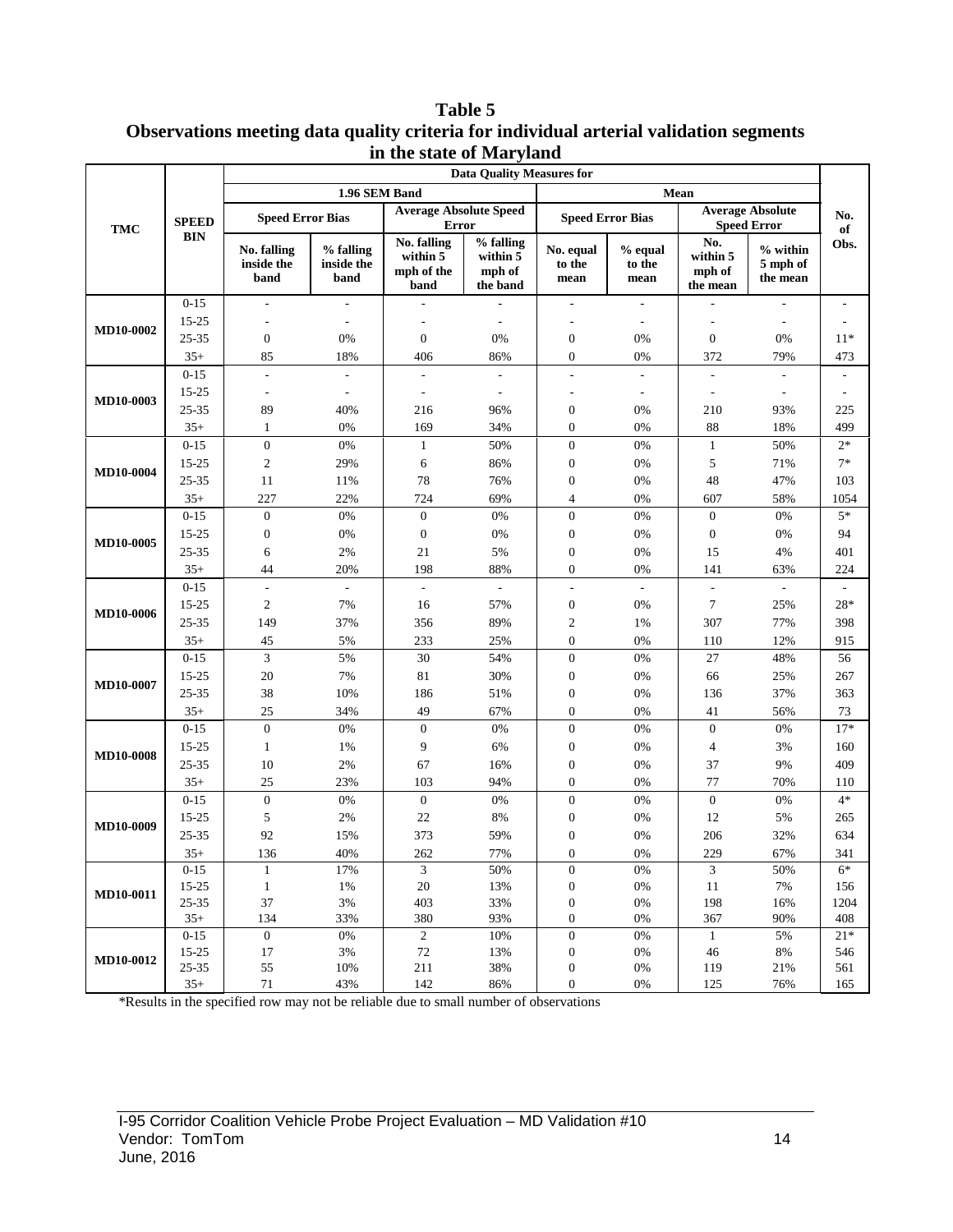### **Table 5 (Cont'd) Observations meeting data quality criteria for individual arterial validation segments in the state of Maryland**

|                  |                   |                                   |                                    |                                               | $\sim$ $\sim$ $\sim$ $\sim$ $\sim$ $\sim$<br><b>Data Quality Measures for</b> |                                        |                             |                                       |                                               |                                  |
|------------------|-------------------|-----------------------------------|------------------------------------|-----------------------------------------------|-------------------------------------------------------------------------------|----------------------------------------|-----------------------------|---------------------------------------|-----------------------------------------------|----------------------------------|
|                  |                   |                                   | 1.96 SEM Band                      |                                               |                                                                               |                                        |                             | Mean                                  |                                               |                                  |
| <b>TMC</b>       | <b>SPEED</b>      | <b>Speed Error Bias</b>           |                                    | <b>Average Absolute Speed</b><br><b>Error</b> |                                                                               | <b>Speed Error Bias</b>                |                             |                                       | <b>Average Absolute</b><br><b>Speed Error</b> | No.<br>of                        |
|                  | <b>BIN</b>        | No. falling<br>inside the<br>band | % falling<br>inside the<br>band    | No. falling<br>within 5<br>mph of the<br>band | % falling<br>within 5<br>mph of<br>the band                                   | No. equal<br>to the<br>mean            | $%$ equal<br>to the<br>mean | No.<br>within 5<br>mph of<br>the mean | $%$ within<br>5 mph of<br>the mean            | Obs.                             |
|                  | $0 - 15$          | 2                                 | 13%                                | 5                                             | 31%                                                                           | $\mathbf{0}$                           | 0%                          | 5                                     | 31%                                           | $16*$                            |
| MD10-0013        | $15 - 25$         | 13                                | 9%                                 | 90                                            | 65%                                                                           | $\boldsymbol{0}$                       | 0%                          | 60                                    | 43%                                           | 138                              |
|                  | 25-35             | 109                               | 27%                                | 338                                           | 84%                                                                           | $\boldsymbol{0}$                       | 0%                          | 296                                   | 74%                                           | 401                              |
|                  | $35+$             | $\mathbf{1}$                      | 1%                                 | 3                                             | 2%                                                                            | $\boldsymbol{0}$                       | 0%                          | $\overline{c}$                        | 1%                                            | 139                              |
|                  | $0 - 15$          | $\boldsymbol{0}$                  | $0\%$                              | 3                                             | 60%                                                                           | $\boldsymbol{0}$                       | $0\%$                       | $\mathfrak{Z}$                        | 60%                                           | $5*$                             |
| <b>MD10-0014</b> | 15-25             | 3                                 | 2%                                 | 64                                            | 35%                                                                           | $\boldsymbol{0}$                       | $0\%$                       | 18                                    | 10%                                           | 182                              |
|                  | 25-35             | 183                               | 34%                                | 479                                           | 88%                                                                           | $\boldsymbol{0}$                       | $0\%$                       | 424                                   | 78%                                           | 543                              |
|                  | $35+$             | $\mathbf{1}$                      | 1%                                 | 48                                            | 43%                                                                           | $\boldsymbol{0}$                       | 0%                          | 19                                    | 17%                                           | 111                              |
|                  | $0 - 15$          | $\overline{0}$                    | 0%                                 | $\boldsymbol{0}$                              | 0%                                                                            | $\boldsymbol{0}$                       | 0%                          | $\boldsymbol{0}$                      | 0%                                            | $12*$                            |
| MD10-0015        | 15-25             | 15                                | 3%                                 | 54                                            | 12%                                                                           | $\boldsymbol{0}$                       | $0\%$                       | 29                                    | 6%                                            | 448                              |
|                  | 25-35             | 52                                | 9%                                 | 171                                           | 29%                                                                           | $\boldsymbol{0}$                       | 0%                          | 84                                    | 14%                                           | 586                              |
|                  | $35+$             | 70                                | 39%                                | 156                                           | 87%                                                                           | $\boldsymbol{0}$                       | 0%                          | 149                                   | 83%                                           | 179                              |
|                  | $0 - 15$          | $\mathbf{0}$                      | $0\%$                              | $\mathbf{0}$                                  | 0%                                                                            | $\boldsymbol{0}$                       | 0%                          | $\boldsymbol{0}$                      | 0%                                            | $5*$                             |
| MD10-0016        | 15-25             | $\boldsymbol{0}$                  | 0%                                 | 1                                             | 2%                                                                            | $\boldsymbol{0}$                       | $0\%$                       | $\boldsymbol{0}$                      | 0%                                            | 57                               |
|                  | 25-35             | 13                                | 4%                                 | 54                                            | 16%                                                                           | $\boldsymbol{0}$                       | $0\%$                       | 41                                    | 12%                                           | 344                              |
|                  | $35+$             | 34                                | 9%                                 | 307                                           | 84%                                                                           | $\boldsymbol{0}$                       | 0%                          | 241                                   | 66%                                           | 366                              |
|                  | $0 - 15$          | $\mathbf{0}$                      | 0%                                 | $\boldsymbol{0}$                              | 0%                                                                            | $\boldsymbol{0}$                       | 0%                          | $\boldsymbol{0}$                      | 0%                                            | $1*$                             |
| MD10-0017        | 15-25             | $\boldsymbol{0}$                  | $0\%$                              | $\mathbf{1}$                                  | 3%                                                                            | $\boldsymbol{0}$                       | $0\%$                       | $\boldsymbol{0}$                      | 0%                                            | 39                               |
|                  | 25-35             | 3                                 | 1%                                 | 187                                           | 35%                                                                           | $\boldsymbol{0}$                       | 0%                          | 11                                    | 2%                                            | 533                              |
|                  | $35+$             | 218                               | 36%                                | 551                                           | 90%                                                                           | $\boldsymbol{0}$                       | 0%                          | 531                                   | 87%                                           | 609                              |
|                  | $0 - 15$          | $\overline{a}$                    | $\overline{\phantom{a}}$           | $\overline{\phantom{a}}$                      | $\omega$                                                                      | $\overline{\phantom{a}}$               | $\mathbb{L}$                | $\overline{\phantom{a}}$              | $\overline{\phantom{a}}$                      |                                  |
| MD10-0018        | 15-25             | $\boldsymbol{0}$                  | 0%                                 | $\boldsymbol{0}$                              | $0\%$                                                                         | $\boldsymbol{0}$                       | $0\%$                       | $\boldsymbol{0}$                      | 0%                                            | $3*$                             |
|                  | 25-35             | 20                                | 8%                                 | 166                                           | 64%                                                                           | $\boldsymbol{0}$                       | 0%                          | 106                                   | 41%                                           | 258                              |
|                  | $35+$             | 114                               | 30%                                | 322                                           | 85%                                                                           | $\boldsymbol{0}$                       | 0%                          | 299                                   | 79%                                           | 379                              |
|                  | $0 - 15$          | $\overline{\phantom{a}}$          | $\overline{\phantom{a}}$           | ÷                                             | $\sim$                                                                        | $\overline{\phantom{a}}$               | $\mathbf{r}$                | ÷                                     | $\mathbf{r}$                                  | $\sim$                           |
| <b>MD10-0022</b> | 15-25             | $\overline{a}$                    | $\overline{\phantom{a}}$           |                                               | $\overline{\phantom{a}}$                                                      | $\overline{\phantom{a}}$               | $\overline{\phantom{a}}$    |                                       | $\overline{\phantom{a}}$                      |                                  |
|                  | 25-35             | $\boldsymbol{0}$                  | 0%                                 | $\overline{0}$                                | 0%                                                                            | $\boldsymbol{0}$                       | 0%                          | $\boldsymbol{0}$                      | 0%                                            | $1*$                             |
|                  | $35+$             | 806                               | 38%                                | 1956                                          | 91%                                                                           | $\boldsymbol{0}$                       | 0%                          | 1711                                  | 80%                                           | 2148                             |
|                  | $0 - 15$          |                                   | $\mathbf{r}$                       | $\overline{a}$                                | $\mathbf{r}$                                                                  | L.                                     | $\mathbb{Z}^2$              | $\overline{\phantom{a}}$              | $\sim$                                        |                                  |
| MD10-0023        | 15-25             | $\mathbf{0}$                      | 0%                                 | 5                                             | 83%                                                                           | $\boldsymbol{0}$                       | $0\%$                       | $\boldsymbol{2}$                      | 33%                                           | $6*$                             |
|                  | 25-35             | $\mathbf{1}$                      | 2%                                 | 21                                            | 51%                                                                           | $\boldsymbol{0}$                       | 0%                          | 13                                    | 32%                                           | 41                               |
|                  | $35+$             | 557                               | 27%                                | 1477                                          | 72%                                                                           | $\boldsymbol{0}$                       | 0%                          | 1097                                  | 54%                                           | 2046                             |
|                  | $0-15$            | $\qquad \qquad \blacksquare$      | $\overline{\phantom{a}}$           | $\overline{\phantom{a}}$                      | $\overline{\phantom{a}}$                                                      | $\overline{\phantom{a}}$               | $\overline{\phantom{a}}$    | $\overline{\phantom{a}}$              | $\overline{\phantom{a}}$                      |                                  |
| MD10-0024        | 15-25             |                                   | $\overline{\phantom{a}}$           |                                               | $\overline{\phantom{a}}$                                                      | $\overline{\phantom{a}}$               | $\overline{\phantom{a}}$    |                                       | $\overline{\phantom{a}}$                      |                                  |
|                  | 25-35             | $\boldsymbol{0}$                  | 0%                                 | $\boldsymbol{0}$                              | 0%                                                                            | $\boldsymbol{0}$                       | 0%                          | $\boldsymbol{0}$                      | 0%                                            | 77                               |
|                  | $35+$<br>$0 - 15$ | 521<br>$\overline{\phantom{a}}$   | 24%<br>$\mathcal{L}_{\mathcal{A}}$ | 1310<br>$\overline{\phantom{a}}$              | 61%<br>$\overline{\phantom{a}}$                                               | $\sqrt{2}$<br>$\overline{\phantom{a}}$ | 0%<br>$\blacksquare$        | 788<br>$\overline{\phantom{a}}$       | 37%<br>$\sim$                                 | 2152<br>$\overline{\phantom{a}}$ |
|                  | 15-25             | $\boldsymbol{0}$                  | 0%                                 | $\mathbf{0}$                                  | 0%                                                                            | $\boldsymbol{0}$                       | 0%                          | $\boldsymbol{0}$                      | 0%                                            | $2\ast$                          |
| MD10-0025        | 25-35             | 14                                | 7%                                 | 64                                            | 31%                                                                           | $\boldsymbol{0}$                       | $0\%$                       | 44                                    | 22%                                           | 204                              |
|                  | $35+$             | 573                               | 30%                                | 1319                                          | 68%                                                                           | $\boldsymbol{0}$                       | 0%                          | 889                                   | 46%                                           | 1928                             |
|                  | $0 - 15$          | 1                                 | 2%                                 | 40                                            | 89%                                                                           | $\boldsymbol{0}$                       | $0\%$                       | 38                                    | 84%                                           | 45                               |
|                  | 15-25             | $\mathbf{1}$                      | 5%                                 | $\sqrt{5}$                                    | 24%                                                                           | $\boldsymbol{0}$                       | $0\%$                       | $\overline{\mathcal{A}}$              | 19%                                           | $21*$                            |
| MD10-0026        | 25-35             | $\mathbf{1}$                      | $0\%$                              | 13                                            | 3%                                                                            | $\boldsymbol{0}$                       | $0\%$                       | 5                                     | 1%                                            | 459                              |
|                  | $35+$             | 39                                | 3%                                 | 390                                           | 34%                                                                           | $\boldsymbol{0}$                       | 0%                          | 254                                   | 22%                                           | 1135                             |